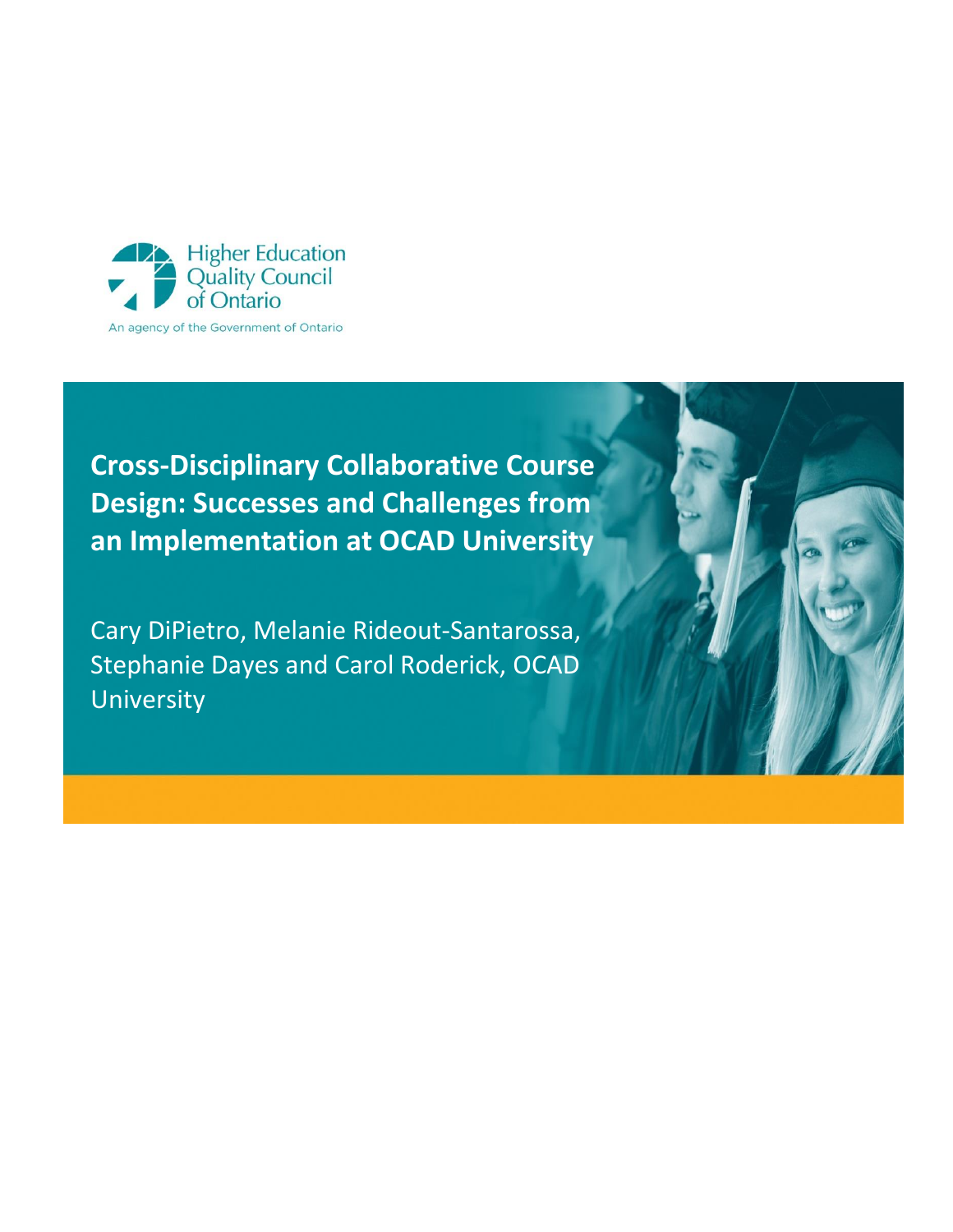### Published by

# **The Higher Education Quality Council of Ontario**

1 Yonge Street, Suite 2402 Toronto, ON Canada, M5E 1E5

| Phone:  | (416) 212-3893 |
|---------|----------------|
| Fax:    | (416) 212-3899 |
| Web:    | www.hegco.ca   |
| E-mail: | info@heqco.ca  |

### **Cite this publication in the following format:**

DiPietro, C., Rideout-Santarossa, M., Dayes, S., & Roderick, C. (2015). *Cross-Disciplinary Collaborative Course Design: Successes and Challenges from an Implementation at OCAD University*. Toronto: Higher Education Quality Council of Ontario.



The opinions expressed in this research document are those of the authors and do not necessarily represent the views or official policies of the Higher Education Quality Council of Ontario or other agencies or organizations that may have provided support, financial or otherwise, for this project. © Queens Printer for Ontario, 2015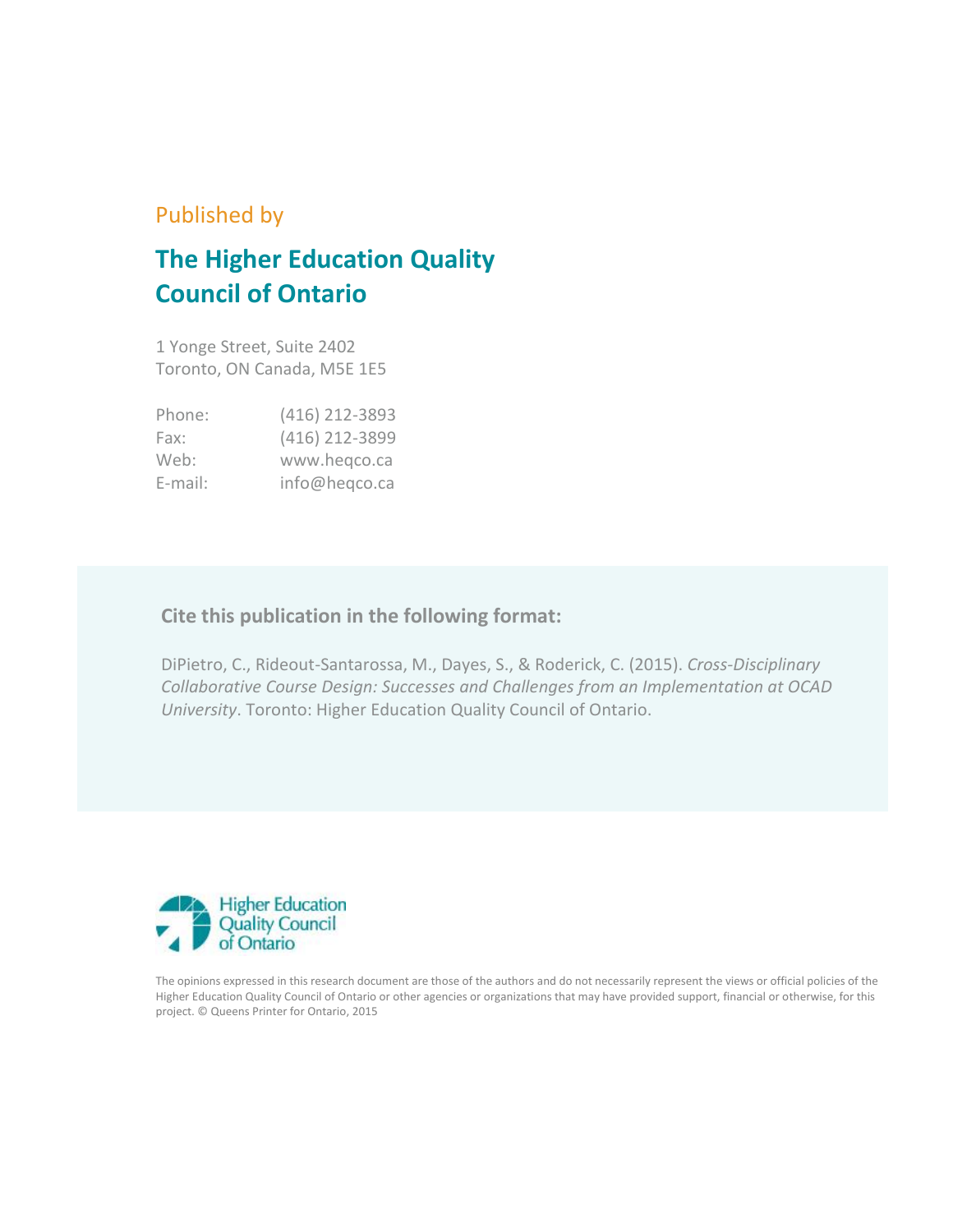## **Table of Contents**

## **List of Tables**

| Table 1: Timeline for the Cross-Disciplinary Collaborative Course Initiative in the Faculty of Design9 |        |
|--------------------------------------------------------------------------------------------------------|--------|
| Table 2: Faculty Involved in Content Development and the Teaching of Professional Practice Courses 10  |        |
| in the Faculty of Design                                                                               |        |
| Table 3: LMS Modules for Professional Practice Courses in the Faculty of Design for Inclusion  11      |        |
| in the Winter 2014 Term                                                                                |        |
| Table A. Duafaastanal Duaattaa Carroosa tu Aba Faarikii af Daatan Inaannanattu al NAC Maaliilaa.       | $\sim$ |

[Table 4: Professional Practice Courses in the Faculty of Design Incorporating LMS Modules.........................](#page-12-0) 12 in the Winter 2014 Term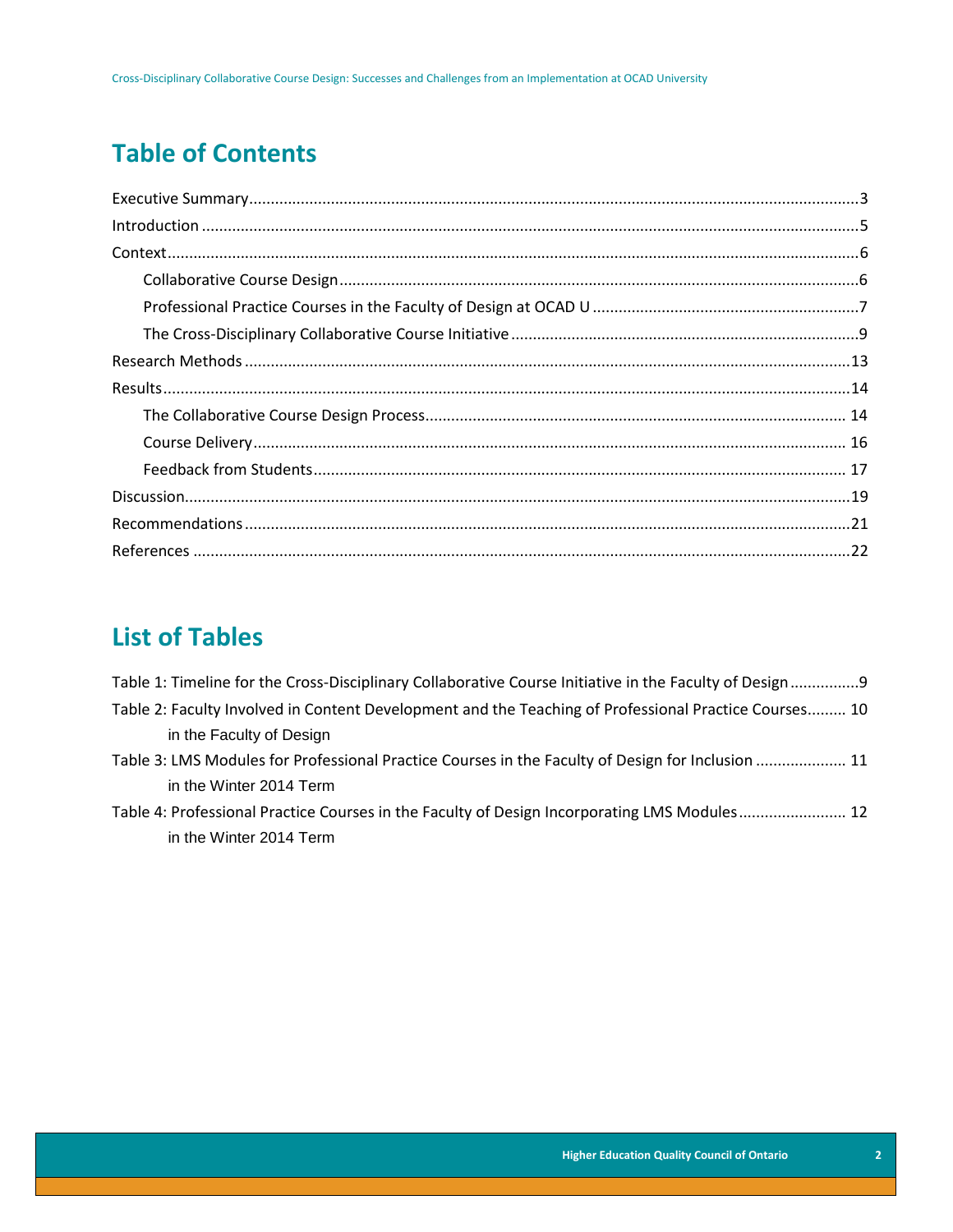### <span id="page-3-0"></span>**Executive Summary**

This report presents the findings of a research project undertaken at OCAD University (OCAD U) from 2013 to 2014 examining the implementation of a cross-disciplinary collaborative course design process. While there is some research that investigates collaborative course design, especially in the development of courses for online and hybrid delivery, there is little research to date that investigates cross-disciplinary collaborative course design, in which faculty members from different disciplines come together to combine their expertise to create more robust resources for student learning. The research was undertaken in the development of professional practice courses offered in the Winter 2014 term to students enrolled in the Faculty of Design. Online learning modules were developed by faculty members from across multiple disciplines for delivery on the Canvas learning management system (LMS) in studio-based courses. Collaboration between faculty members was led and facilitated by an instructional support team with expertise in hybrid and fully online learning from OCAD U's Faculty & Curriculum Development Centre.

Professional practice courses are required in the fourth year of most programs in the Faculty of Design. Although distinct courses in each program, they share similar learning outcomes and curricular goals. Additionally, these courses are taught by faculty members who draw on their own personal and professional experience when teaching the course, expertise often relevant to courses in other design disciplines, making these courses an ideal testing ground for a cross-disciplinary collaborative course development process. In addition, there now exist new models of learning utilizing hybrid e-learning and in-class delivery that can provide students with more robust resources for learning the operational, organizational, regulatory/legal, ethical, communications and marketing aspects of professional practice that are common across design and innovation professions, as well as address the specifics of individual professions.

In 2013, the cross-disciplinary collaborative course design model was developed for professional practice courses for five of the six programs in the Faculty of Design. Content developers included course instructors already teaching a professional practice course in one of the Faculty of Design programs. Through the process of module development, the content developers were guided by a project coordinator and an educational developer with expertise in hybrid and online learning. A faculty coordinator was responsible for encouraging and guiding faculty participation in the initiative. Faculty teaching professional practice courses in the winter term of 2014 were given the option to choose modules for inclusion in their courses.

The following report describes and evaluates the collaborative course design process in order to inform future collaborative course design initiatives at OCAD U and at other universities and colleges. Specifically, the research was undertaken to investigate how collaborative course development can be facilitated and supported at an administrative level, and what unanticipated challenges might arise; to evaluate the benefits and challenges in the course development process of collaboration between faculty members from different disciplines, and between faculty members and an instructional support team; and to document both faculty and student experience in the course delivery.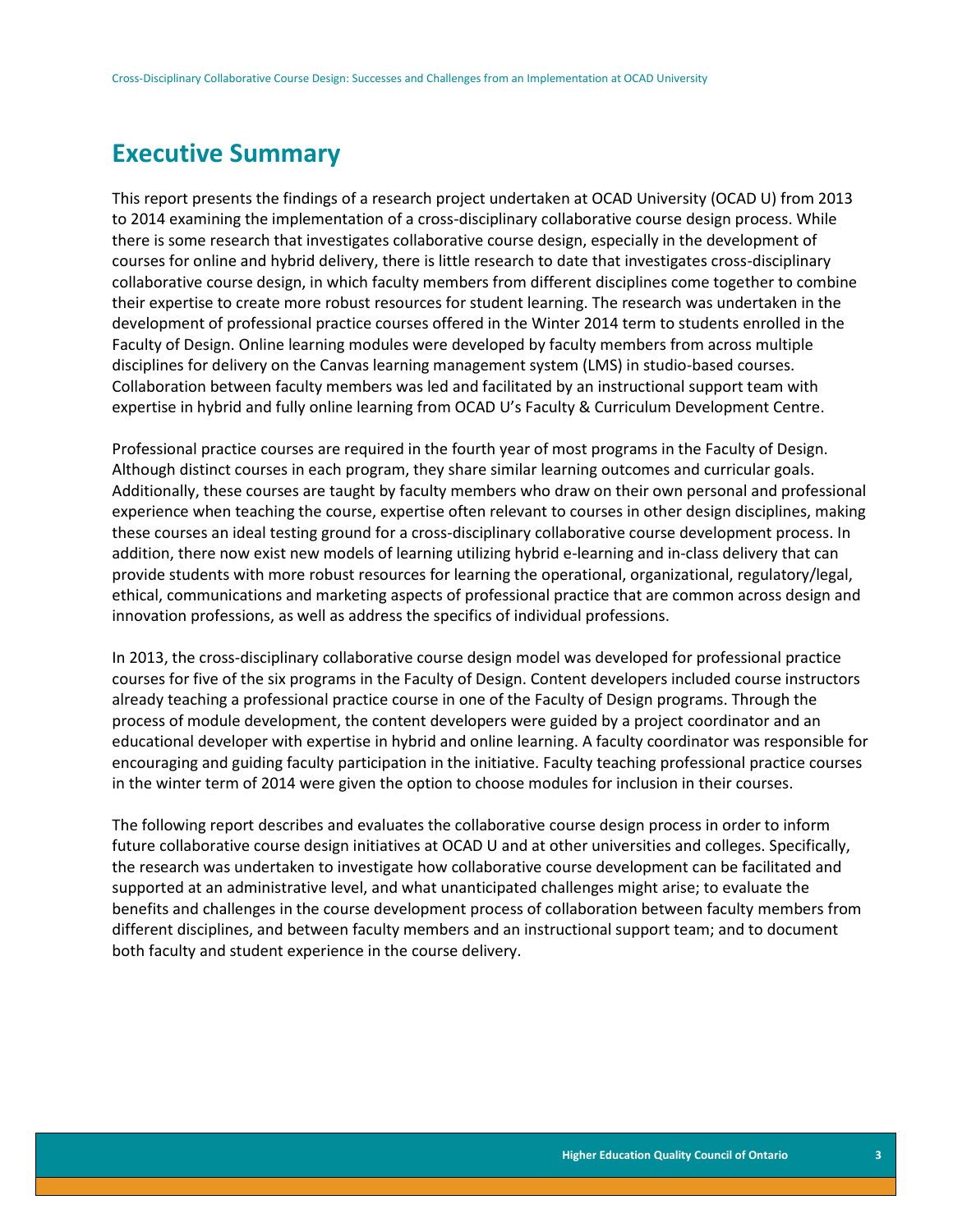#### **Methodology**

The study employed both qualitative and quantitative research methods to examine the potential of collaborative course design to benefit student learning. Qualitative feedback was collected from faculty members working as content developers and course instructors. Content developers were interviewed oneon-one both during and after the process of course development and these interviews were recorded and transcribed. Course instructors incorporating the modules into their classes were also interviewed while teaching the courses. Quantitative and qualitative feedback from the students in the participating courses was collected through the use of a questionnaire delivered mid-way through the course.

### **Results and Discussion**

The most significant achievement was the fact of collaboration between faculty members and the instructional support team. Faculty members working as content developers built their individual pedagogy through collaboration with their colleagues and with the instructional support team while indicating their desire to have more such opportunities to give and receive feedback on course development. They benefitted particularly from strategies for structuring and delivering content in the LMS, especially the use of active-learning strategies for online learning that were seen to transfer back into and impact upon their teaching practice in other courses.

Challenges in the collaborative course design process included perceptions about the institutional motivation for developing technology-enabled learning, as well as more pragmatic issues of communication, planning and workload. The concerns expressed by content developers suggest the need for improved communication of guidelines and best practices for technology-enabled learning, including more developed training for teaching with the LMS. As a result of their experience, the content developers also indicated the need for very robust planning as well as organizational and time-management strategies. Another concern raised involving the perception of the quality of content produced by other content developers may have indicated the need for a more structured quality control process.

Feedback from students suggests that the use of the modules was a beneficial experience. Some concerns that were identified through this study include the lack of incentive for students to complete the modules online and concerns about the lack of disciplinary or industry-specificity of the content. The researchers observed that the modules appeared to work well in courses where fewer modules were selected for inclusion and when the module content was explicitly referenced in in-class learning.

Moving forward, the researchers recommend the development of clear guidelines for collaborative course development, including active-learning strategies for the integration of online course content into in-class teaching, making clear how and to what extent online course content should be incentivized. The researchers also recommend the development of a more rigorous evaluation process, including the use of quantitative measures and control groups, to study the impact of collaborative course design for hybrid delivery.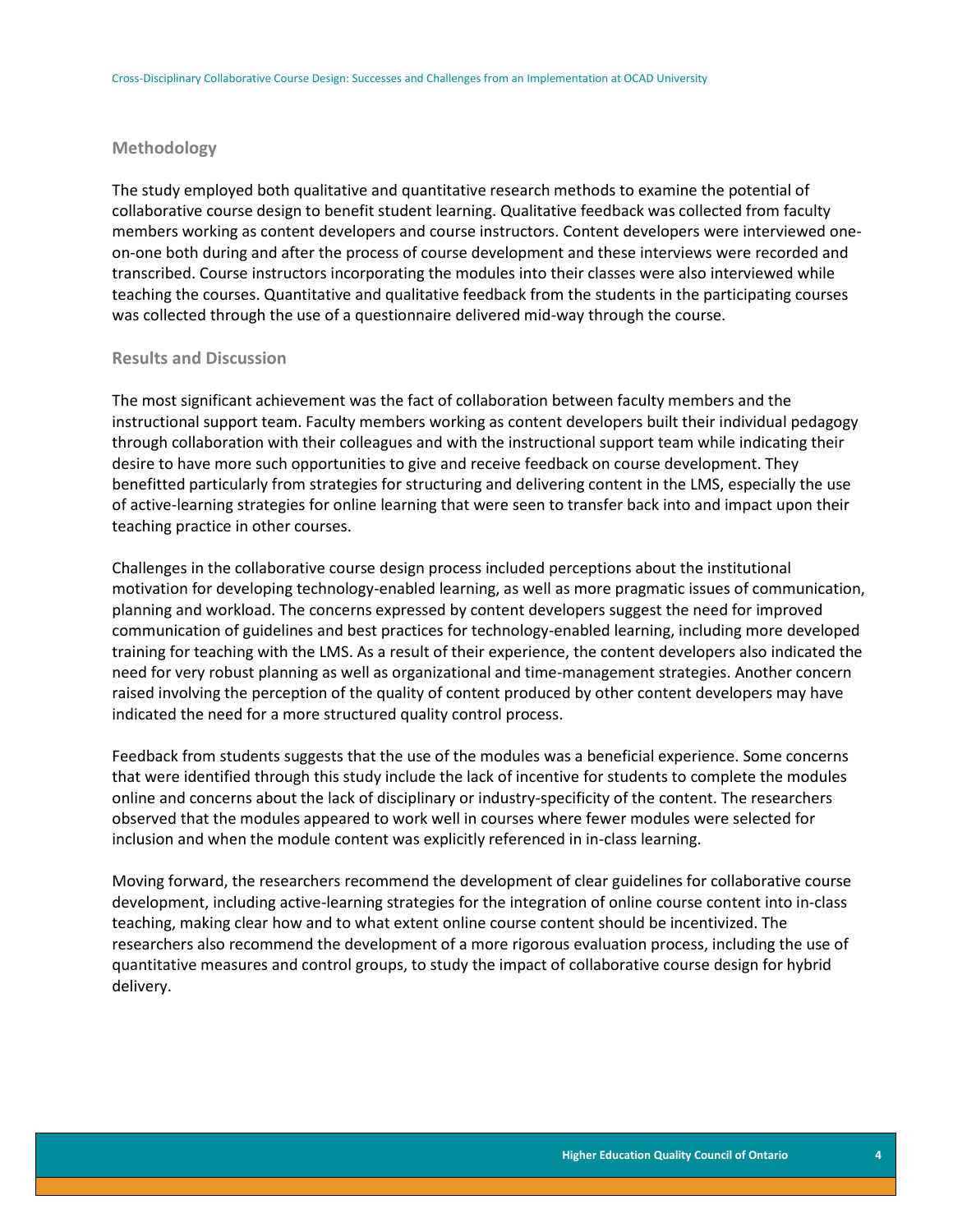### <span id="page-5-0"></span>**Introduction**

The benefits of collaborative course design for both students and faculty have been well documented (Barrington, 2006; Ziegenfuss & Lawler, 2008; Fink & Fink, 2009). In the collaborative course design model, different course instructors work together in course design and development, drawing on their individual areas of expertise to create more robust resources for student learning. Students benefit from the wide range of faculty expertise, while faculty members enrich their own pedagogy by learning from their peers and often by collaborating with faculty developers. While collaborative course design and team-teaching often happens within departments and programs, to date there has been little research investigating the potential benefits of a *cross-disciplinary* collaborative course design process that brings together faculty members from different disciplines to combine their expertise in a cross-disciplinary course.

In this research project undertaken at OCAD University (OCAD U) from 2013 to 2014, the principles of collaborative course design were implemented in a cross-disciplinary collaborative course design process. The research was undertaken in the design of modules for professional practice courses for students enrolled in the Faculty of Design.

At OCAD U, professional practice courses are offered in five of the six program areas in the Faculty of Design and, though different, they share similar curricular goals. All Faculty of Design students, with the exception of students in the advertising program, are required to take one professional practice course in the third or fourth year of their programs (in advertising, professional practice is taught throughout the curriculum). These courses help students prepare for professional and career development post-graduation by developing, for example, their project development and marketing skills. While graphic design students will have different professional practice needs than material art and design or illustration students, there are many aspects of professional practice shared across the curriculum. Moreover, OCAD U faculty members bring different kinds of expertise to teaching professional practice; many run their own businesses, others work as freelance artists or designers, and so on. Such focused expertise would arguably prove beneficial to students outside of the programs in which those faculty members teach.

In the fall term of 2013, faculty members from multiple disciplines collaborated with an instructional support team to produce a series of learning modules related to aspects of professional practice such as starting a business and project management. A team of faculty members worked as content developers to develop a series of learning units or modules that reflected their particular areas of expertise. Faculty members who were course instructors in professional practice courses (some but not all of whom were also content developers) were then able to adopt the modules into their courses regardless of the program in which they were teaching. That is, the modules were not designed to be specific to a particular program. The modules were developed for delivery in the Canvas learning management system (LMS). Course instructors were free to choose one or more of the nine modules developed and were free to determine how they should be used, for example, whether their completion would be weighted in the final grade, whether students would complete them in or outside of class time, and so on. Ten professional practice courses were offered across four programs in the winter term of 2014 and the modules were adopted in seven of those courses.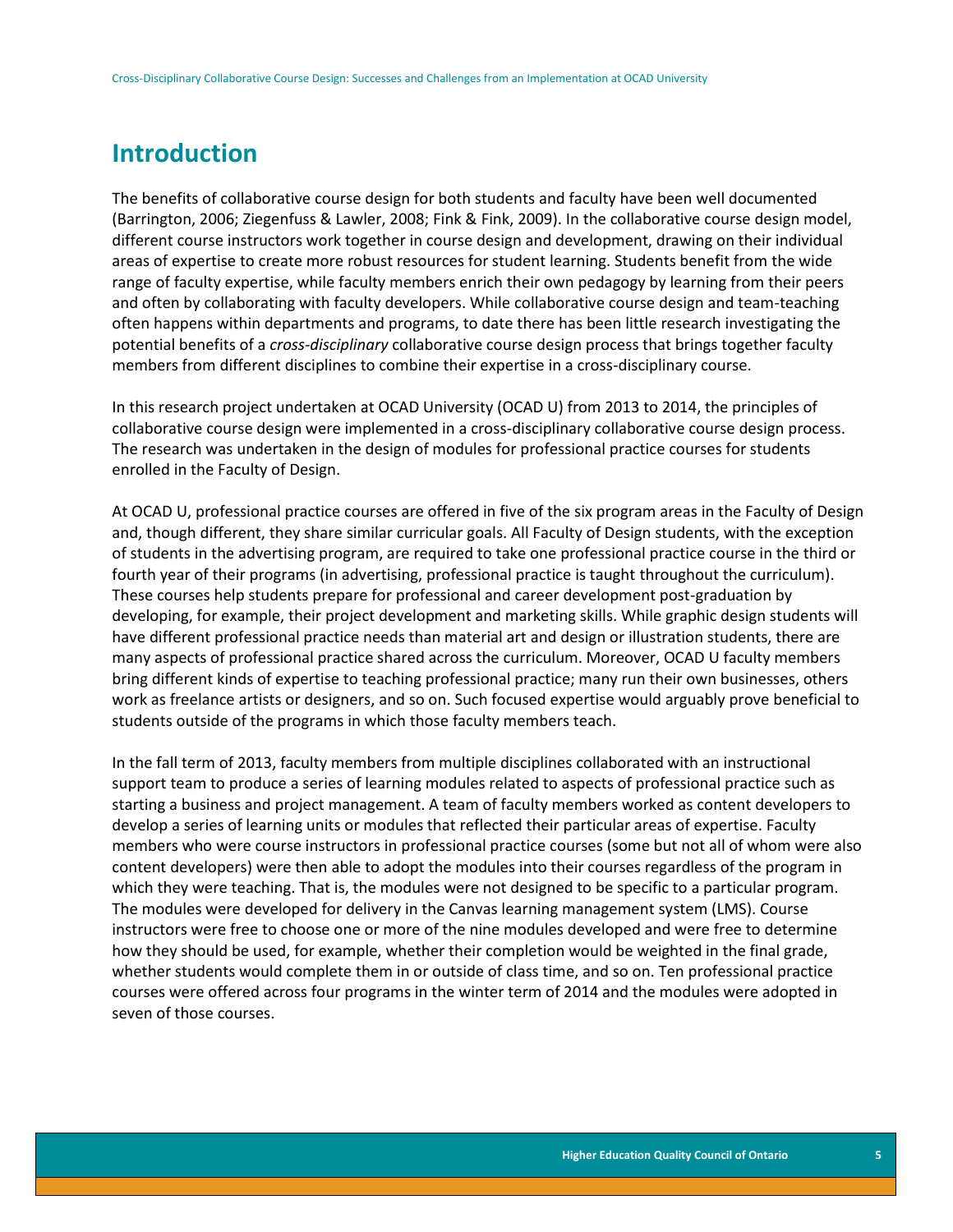The following report describes the cross-disciplinary collaborative course design initiative and evaluates the benefits for faculty working in both the course development and course delivery stages, as well as the benefits for students. The report provides a rich description of the collaborative course design process, including the steps taken and the successes and challenges of the process, in order to inform future crossdisciplinary collaborative course design initiatives.

Specifically, the goals of the research project were to investigate:

- administrative requirements in course development, with particular focus on the ways in which a project coordinator and instructional support team can facilitate and support faculty members during course development;
- unanticipated needs or challenges encountered in course development;
- what faculty members working in course development perceive to be the benefits or challenges of collaborating with colleagues outside their disciplines;
- how the Canvas LMS can help facilitate delivery of the course using a hybrid course model, specifically through the development of a series of stand-alone online learning modules that can be selected and imported into a course;
- what faculty members teaching the course perceive to be the benefits and challenges of teaching with the modules; and
- what students perceive to be the benefits or challenges of using the modules.

The study was funded by the Opportunities to Innovate Fund of the Higher Education Quality Council of Ontario (HEQCO) and through real and in-kind support provided by OCAD U.

### <span id="page-6-0"></span>**Context**

#### <span id="page-6-1"></span>**Collaborative Course Design**

In the scholarship on collaborative course design, team teaching and learner-centred education, "collaborative course design" can refer to a variety of collaborative activities involving different participants ranging from faculty members with other faculty members (Barrington, 2006), faculty members with instructional design specialists (Ziegenfuss & Lawlor, 2008), and faculty members with students (Weimer, 2002). Typically, though, "collaborative course design" refers to collaboration between a course instructor who acts as a content expert and an instructional designer (Moallem, 2003; Bender, 2005; Ziegenfuss & Lawler, 2008; Palloff & Pratt, 2011). Very often, such collaborations are enabled by new technologies and learning management systems, especially in the development of fully online or hybrid modules or courses.

While the design of university courses is often a solitary activity and is treated as a normal part of an individual faculty member's teaching obligations (Diamond, 2008), collaborative course design recognizes that learning takes place in "communities of practice" and that the responsibility for such *situated* learning is therefore shared by the entire community (Barrington, 2006). Recent research in integrated course design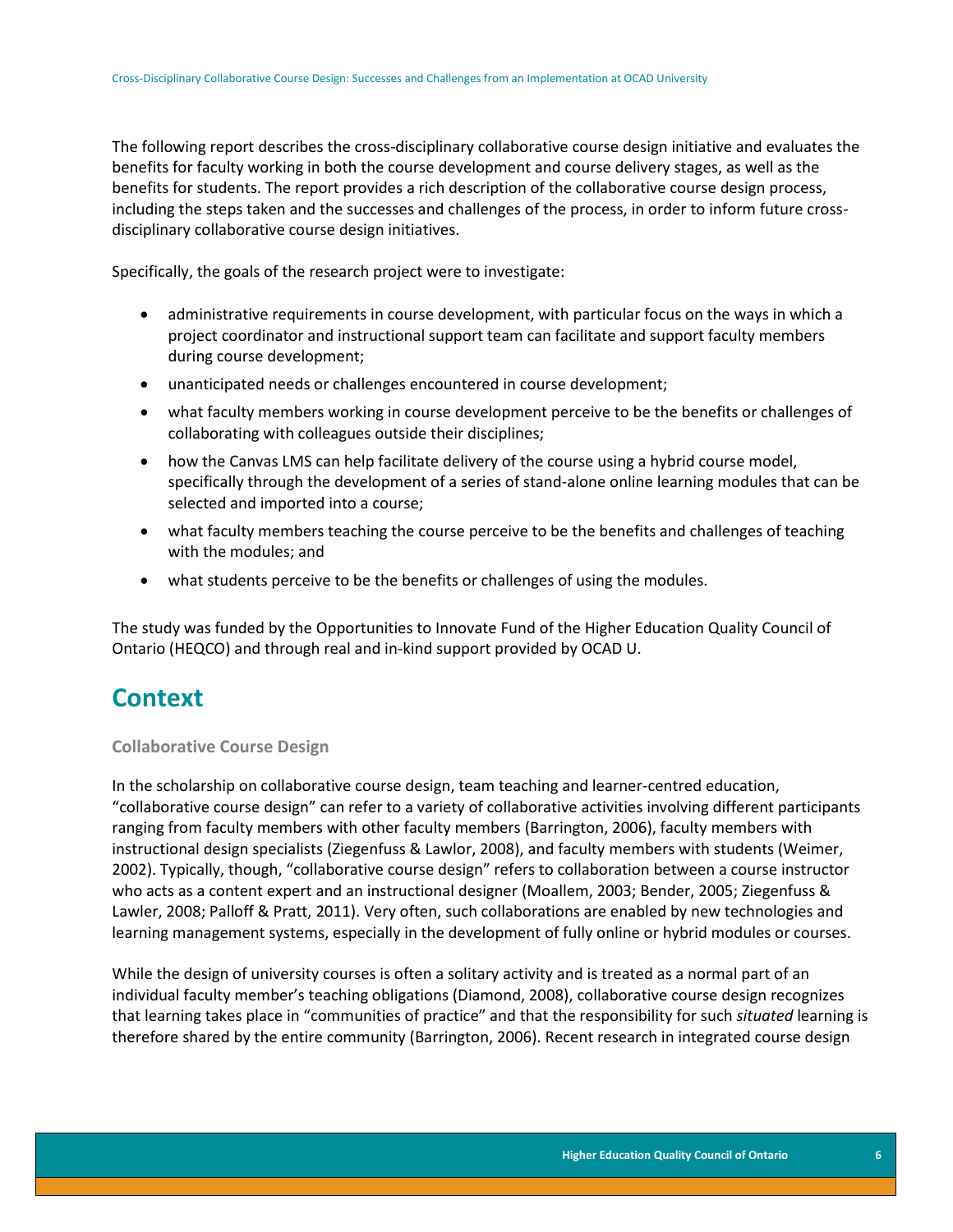thinking in particular concludes that there is a real "need for collective dialogue and assistance" (Fink & Fink, 2009, p.113) in the course design process.

The shared responsibility for learning is especially evident in the design of courses for hybrid or online delivery, which often occurs as a partnership between the faculty member as content expert and an instructional designer and technical support team (Palloff & Pratt, 2011). In the development of hybrid or online courses, the instructional designer works with the faculty member to design learning activities and assessments for the online environment that align to support students' achievement of the course learning outcomes.

Even in the case of online course development facilitated by an instructional designer, however, courses are designed in relative isolation, with little to no discussion between faculty members teaching the same course or faculty members from different disciplines who may be teaching similar courses. For example, an instructor who is designing a research methods course in engineering would rarely, if ever, consult with instructors teaching research methods courses in architecture about their course design or teaching strategies, despite the real possibility for shared and overlapping course content and teaching approaches. A truly collaborative course design model, then, would recognize that communities of practice extend beyond and between disciplines, and that truly collaborative course design happens between faculty members across disciplines – collaboration that an instructional support team is well positioned to facilitate.

The process of collaborative course design might follow many different paths. In most cases, though, the process will begin with a needs assessment to consider what courses or learning units are sufficiently similar in their curricular goals and learning outcomes, where potential exists for faculty to work together to combine their expertise, and how the course will be delivered. Collaboration and consultation throughout the course development and course delivery stages are also integral to the success of the process. Through course development, faculty members come together to share the learning outcomes, course outlines, learning activities, and assessment methods used in their courses while looking for areas of similarity and overlap. Commonly, members of an instructional support team will facilitate the collaboration and provide instructional support. Faculty members working as content experts would then develop their own portions of the curriculum and return to the entire group to share and consult. Through course delivery, faculty members working as course instructors would arguably benefit from similar ongoing consultation and curricular evaluation, but a more formal process of collecting feedback from faculty and students is necessary to evaluate the success of the process and to develop the course moving forward.

### <span id="page-7-0"></span>**Professional Practice Courses in the Faculty of Design at OCAD U**

The teaching of professional practice at OCAD U was identified as an ideal test case for collaboration between faculty experts from different disciplines. In early 2013, the Faculty & Curriculum Development Centre was approached by the Faculty of Design about developing the professional practice courses offered in several programs.

At OCAD U, a professional practice course is required in the completion of five degree programs in the Faculty of Design. These are currently fourth-year or 400-level courses. Programs range from twodimensional design, including illustration and graphic design, to three-dimensional programs in industrial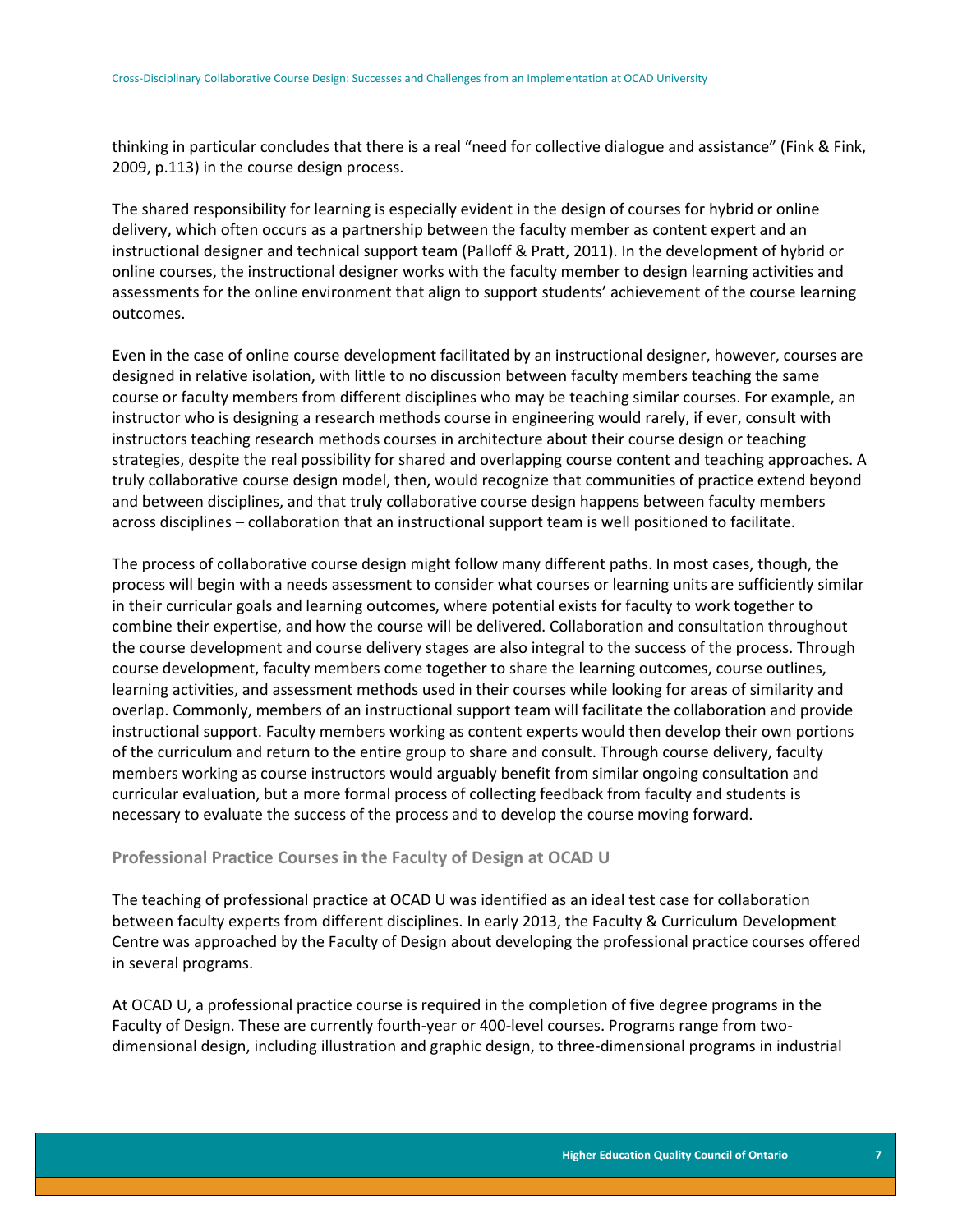design, environmental design, and material art and design (in two specializations, fibre and jewellery). The one exception is the program in advertising, which has a strong emphasis on professional practice throughout its curriculum but does not have a dedicated professional practice course. In the winter term of 2014, a total of ten professional practice courses were taught in four of the programs.

The majority of the courses in the Faculty of Design are studio-based and students spend significant in-class time developing individual and collaborative studio projects. While the professional practice courses do not involve conventional studio projects as such, most of the course instructors teaching professional practice require their students to engage in such activities as preparing project proposals, developing portfolios and participating in mock job fairs.

Traditionally, professional practice courses are taught by one instructor and informed by the unique perspectives gained from their individual career experiences. Professional practice courses for designoriented programs such as architecture, engineering and interior design are almost entirely offered within the isolation of specific programs with no benefit from collaborative course development, assessment of curriculum between instructors or through curriculum committees, or student exposure to the experiences specific to the unique career paths of multiple instructors.

In part, the reason for this is that design programs are often nested in separate faculty divisions that segregate programs and their curriculum management for program accreditation purposes even though they may share many commonalities in some subject areas, such as professional practice. The argument for this separation in professional practice courses tends to focus on the differences that exist between the professions. This distinct and isolated program approach, however, does not prepare students for careers that are increasingly interdisciplinary.

Despite their disciplinary differences, all of the professional practices courses at OCAD U share similar learning outcomes designed to help students develop and utilize their professional skills after graduation. Faculty members teaching the courses also bring different experiences and skills to their courses; some have started – even continue to run – their own businesses; others work freelance or for larger firms; some have very specific areas of expertise, such as copyright and intellectual property. Even though professional practice requires discipline-specific skills and knowledge, much of the expertise faculty members bring to their teaching crosses disciplinary boundaries. Given the similarity in curricular goals and learning outcomes, the professional practice courses were therefore identified in preliminary discussions between the Faculty of Design and the Faculty & Curriculum Development Centre as a potentially useful context for faculty members to work together in an innovative and collaborative course design process.

It was also recognized that the opportunity aligned with the new capabilities afforded by the Canvas LMS adopted across campus in 2012 and the university's growth areas in hybrid and online learning. The rationale was that new models of learning utilizing a hybrid of technology-enabled and in-class delivery can provide students with arguably more versatile resources for learning the operational, organizational, regulatory/legal, ethical, communications and marketing aspects of professional practice that are common among design and innovation professions, while also addressing the specific skills and knowledge required in individual professions.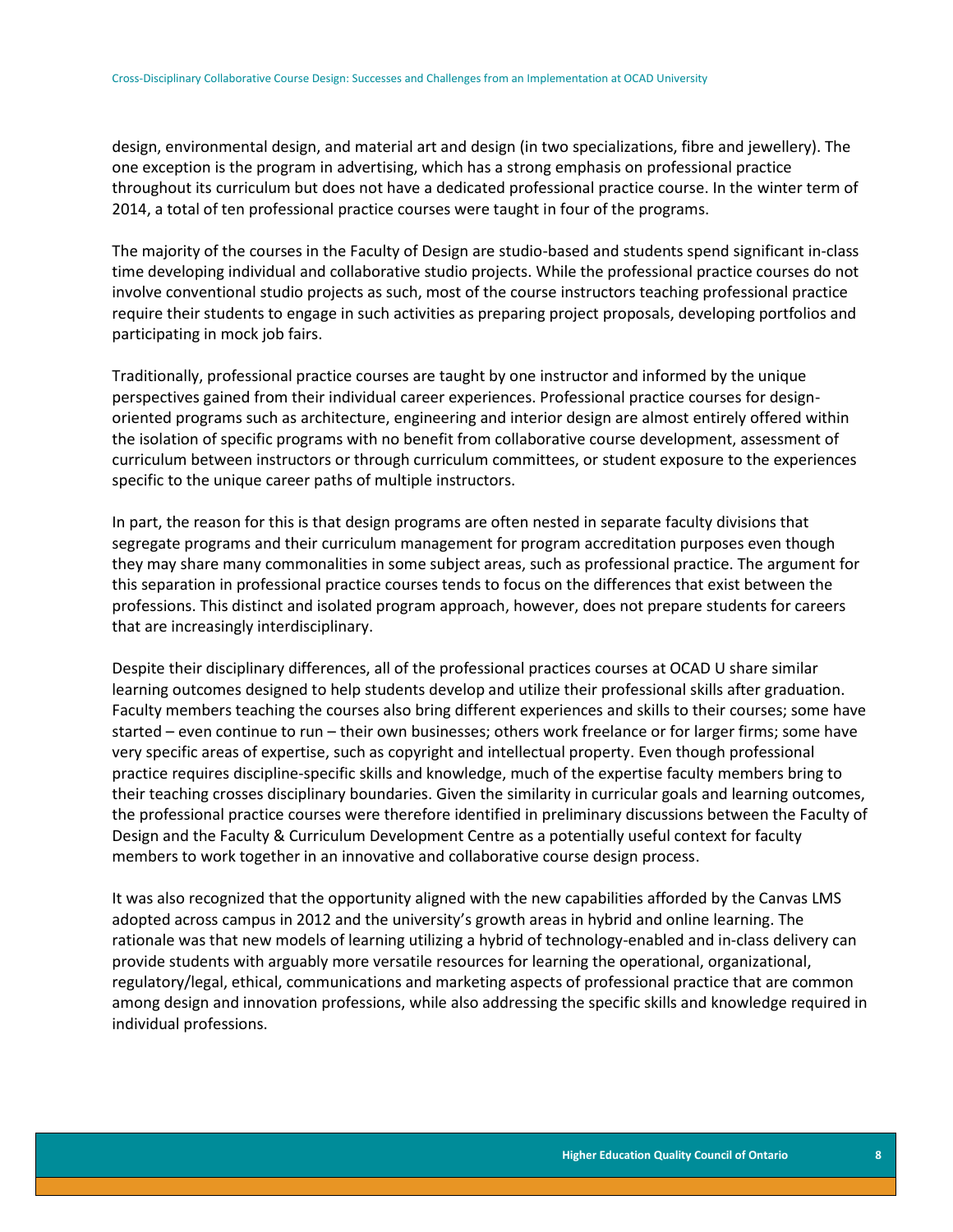One further rationale for the initiative was that the implementation of collaborative course design processes arguably has the potential to introduce a number of efficiencies into the course design process, which are particularly valuable in a context of declining fiscal resources. While additional faculty time is required for the initial collaboration and course redesign (Xu & Morris, 2007), once these course modules are developed less course preparation time is required for faculty members teaching these courses, freeing their time for other activities such as meeting with individual students, providing additional learning support, student advising, as well as the research and service components of their faculty roles. Access to modules that faculty members can use in their courses may also alleviate stress and increase course quality for part-time instructors who are allocated minimal funding to engage in course development and course preparation processes.

### <span id="page-9-0"></span>**The Cross-Disciplinary Collaborative Course Initiative**

As noted above, the cross-disciplinary collaborative course design model described above was developed for professional practice courses in five of the six programs in the Faculty of Design. The project was led by a project coordinator. An educational developer led and facilitated module development. Faculty members from the Faculty of Design participated in two stages, course development and course delivery (for an overview of the project, see the timeline in Table 1). Other participants in the research included a faculty coordinator responsible for hiring content developers for the modules and liaising with course instructors, and a researcher responsible for analyzing the data and writing the report.

| January 2013      | Initial discussions held between Faculty of Design and the Faculty &<br>Curriculum Development Centre about professional practice course |
|-------------------|------------------------------------------------------------------------------------------------------------------------------------------|
|                   | development                                                                                                                              |
| February          | Application were made to HEQCO's Opportunities to Innovate Fund                                                                          |
|                   | (approved for funding May 2013)                                                                                                          |
| February to March | Educational developer and faculty coordinator defined process for course                                                                 |
|                   | development                                                                                                                              |
| March             | Program chairs in Faculty of Design identified twelve modules and                                                                        |
|                   | recommended content for development                                                                                                      |
| March to April    | Content developers were hired to develop modules                                                                                         |
| March to May      | Biweekly meetings with content developers were facilitated by project                                                                    |
|                   | coordinator and educational developer to discuss and plan modules                                                                        |
|                   |                                                                                                                                          |
| June              | Application was made to and approved by OCAD University's Research Ethics                                                                |
|                   | Board for Ethical Review of Research Involving Human Participants.                                                                       |
|                   |                                                                                                                                          |
| May to July       | Faculty members working as content developers produced nine of the                                                                       |
|                   | proposed twelve modules.                                                                                                                 |
| July              | First interviews with faculty content developers, educational developer and                                                              |
|                   | faculty coordinator were conducted by project coordinator                                                                                |
|                   |                                                                                                                                          |
|                   |                                                                                                                                          |

#### <span id="page-9-1"></span>**Table 1: Timeline for the Cross-Disciplinary Collaborative Course Initiative in the Faculty of Design**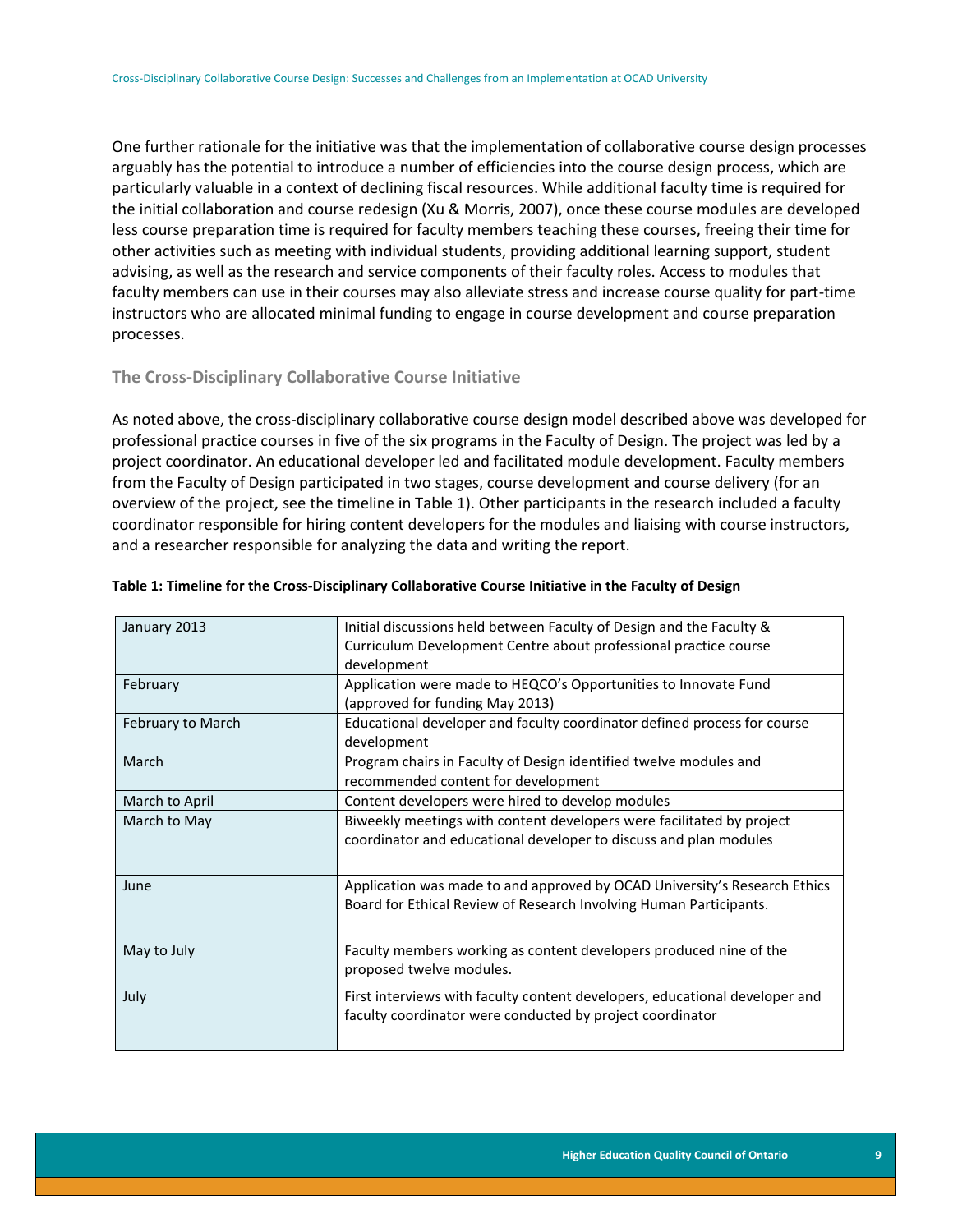| January to April 2014 | Seven professional practice courses employed the modules in the Winter<br>term                                                                                                                                                                                                                            |
|-----------------------|-----------------------------------------------------------------------------------------------------------------------------------------------------------------------------------------------------------------------------------------------------------------------------------------------------------|
| February              | Second interviews with faculty content developers were conducted by the<br>project coordinator. Interviews with faculty teaching the professional<br>practice courses were also conducted. Paper questionnaire was completed<br>by students in all courses in which the newly developed modules were used |
| March to September    | Data were analyzed and written report was prepared for submission to<br><b>HEQCO</b>                                                                                                                                                                                                                      |

In the content development stage, faculty members were chosen from among course instructors already teaching a professional practice course in one of the Faculty of Design programs to work as "content developers," with the exception of one content developer from outside of OCAD U who was brought in to provide expertise on intellectual property, licensing and contracts, and one faculty member teaching in the advertising program, again, which does not currently offer a professional practice course (Table 2). In the course delivery stage, faculty members who then taught a professional practice course using one or more of the modules are referred to here as "course instructors." Three faculty members worked as both content developers in the content development stage and course instructors in the course delivery stage.

| <b>Content developers</b> | <b>Faculty of Design program</b> | Course instructors*       |
|---------------------------|----------------------------------|---------------------------|
| Content developer 1 (CD1) | Industrial design (INDS)         | Course instructor 1 (CI1) |
| Content developer 2 (CD2) | Material art and design (MAAD)   | Course instructor 2 (CI2) |
| Content developer 3 (CD3) | Material art and design (MAAD)   | Course instructor 3 (CI3) |
| Content developer 4 (CD4) | Advertising (ADVR)               |                           |
| Content developer 5 (CD5) | Law student                      |                           |
|                           | Graphic design (GDES)            | Course Instructor 4 (CI4) |
|                           | Graphic design (GDES)            | Course Instructor 5 (CI5) |

<span id="page-10-0"></span>**Table 2: Faculty Involved in Content Development and the Teaching of Professional Practice Courses in the Faculty of Design**

\*This list only includes course instructors who taught professional practice courses in the winter term of 2014 and who included the LMS course modules

Throughout the process of module development, the instructional support team led the initiative and facilitated the content development process through group and individual meetings. At biweekly meetings through March and April of 2013, the group moved from identifying learning outcomes to developing two rounds of module maps. Content developers self-selected which modules they would like and were qualified to develop from the list of modules provided by the Faculty of Design (Table 3; see also the module descriptions in Appendix A). The content developers were then guided individually through the process of developing their modules, before returning to a group discussion to present their modules at the end of May 2013 and then again in mid-July. During the entire process, the group had access to all the modules on Canvas and was invited at specific times to review the modules and provide email feedback. A faculty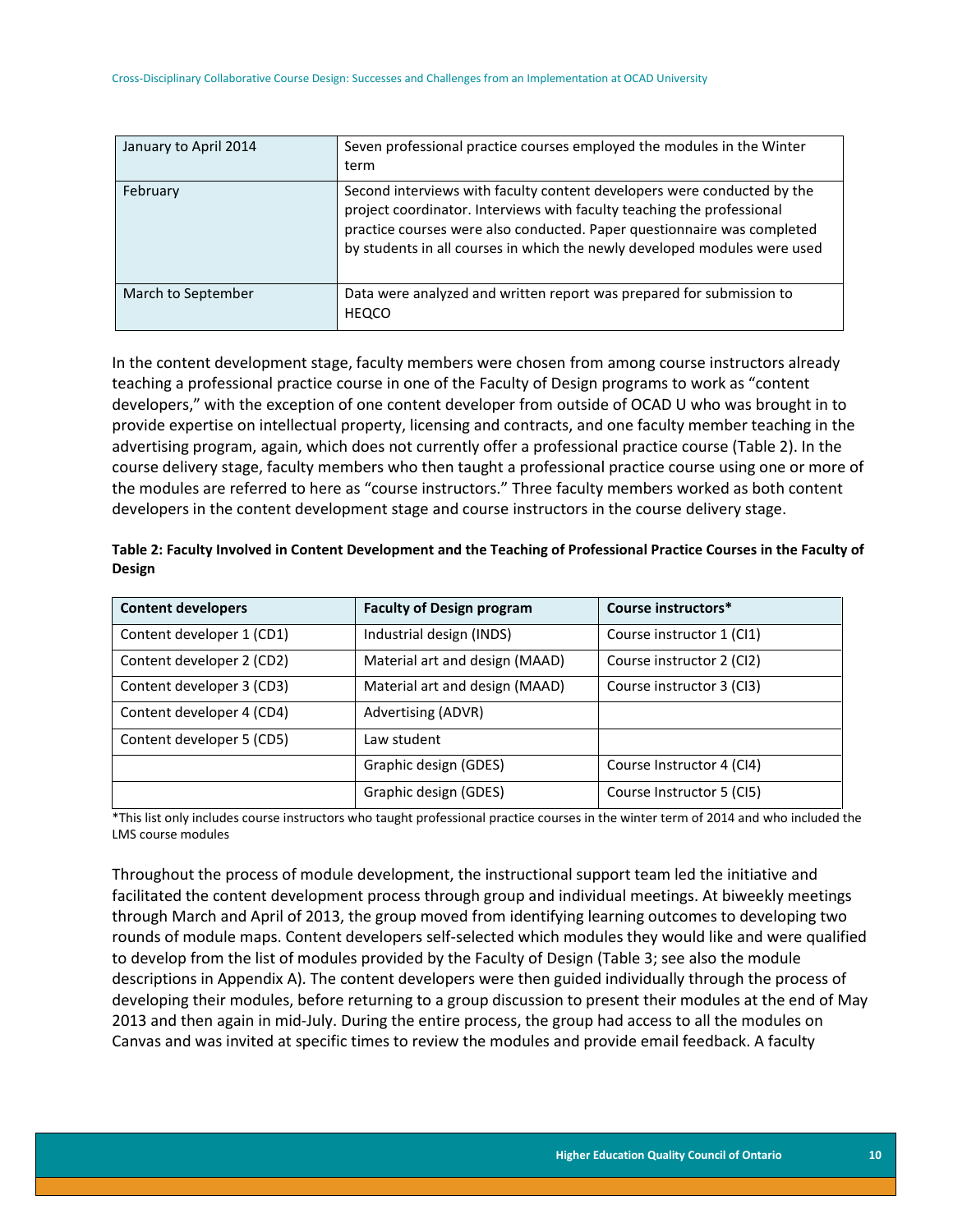coordinator, who was also a program chair in the Faculty of Design, was responsible for encouraging and guiding faculty participation in the initiative. The entire team met periodically through the development of the modules and also communicated via email. Most of the interactions, however, occurred between the content developers and the educational developer, especially with regard to the use of the LMS.

<span id="page-11-0"></span>

| Table 3: LMS Modules for Professional Practice Courses in the Faculty of Design for Inclusion in the Winter 2014 |
|------------------------------------------------------------------------------------------------------------------|
| <b>Term</b>                                                                                                      |

| <b>Modules available</b>               | Number of courses that included the module |
|----------------------------------------|--------------------------------------------|
| World of Business (WB)                 | 5                                          |
| Starting a Business (SB)               | 4                                          |
| Running a Business (RB)                | 3                                          |
| Money (M)                              | 3                                          |
| Project Management (PM)                | 3                                          |
| Business Ethics and Etiquette (BEE)    | 3                                          |
| Licensing and Contracts (LC)           | 5                                          |
| Intellectual Property (IP)             | 5                                          |
| Business and Design: Two Cultures (BD) | 5                                          |

The modules were developed according to the following framework and expectations set out by the dean of the Faculty of Design, in consultation with the program chairs and the instructional support team:

- The modules will be offered as a resource for the professional practice courses.
- Students should be able to complete each module in approximately one hour, excluding time spent exploring any suggested extra resources or supplementary materials provided.
- The modules will be self-contained, in that students will be able to complete them without needing to interact with other students or receive specific feedback from the course instructor.
- Although the modules are self-contained, best practices in teaching and learning encourage contact and discussion among students and between students and the instructor; as such, the modules have been developed to help students meet the course learning outcomes and can be easily integrated with the class activities of the professional practice courses.

Furthermore, the modules were designed for delivery in Canvas, the LMS adopted across OCAD U in 2012. In Canvas, course content can be organized into modules that include web pages for content, quizzes, assignments and discussion boards. The model is similar to what is sometimes referred to as the flipped classroom (Baker, 2000; Strayer, 2007), in which learning activity that is based primarily on content delivery is completed in an online learning environment, with the content learning then reinforced through problembased activities in the classroom (Bull et al., 2012).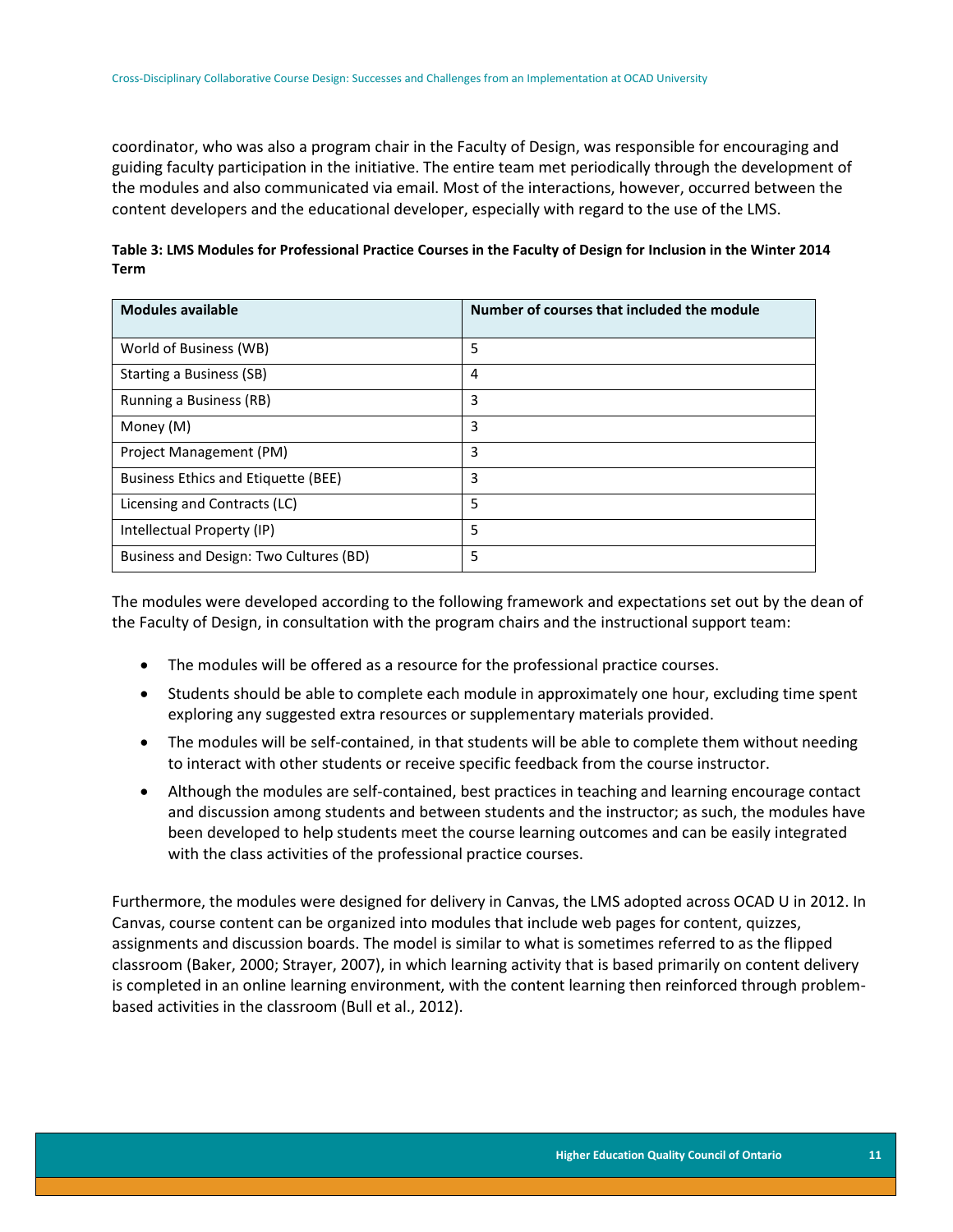In our cross-disciplinary collaborative course design process, the content of the modules was delivered in relatively static text- and image-based webpages, and course instructors teaching professional courses with one or more of the modules embedded in the curriculum were not systematically required to use problembased activities in the in-class environment. However, engagement with the content was encouraged through the use of case studies and examples (some of them very extensive), reflection activities, and video and online reading resources. Furthermore, learning in each of the modules was reinforced and evaluated by short quizzes.

The modules were prepared for inclusion in Faculty of Design courses in the winter term of 2014 (January to April). The modules were included by the three content developers teaching in the winter term, one in industrial design and two in material art and design (Table 4). Two other course instructors who were not involved in content development included modules in their courses, both in graphic design. Three course instructors chose not to participate. Course instructors from environmental design did not participate in the study as a result. Since the data collected were primarily qualitative, the courses that did not incorporate the professional practice modules were not included as control groups. Note also that the professional practice course for the illustration program is offered in the fall term only.

| Course                                              | Content developer/course         | <b>Modules</b>   |
|-----------------------------------------------------|----------------------------------|------------------|
|                                                     | instructor                       |                  |
| GDES 4B06 Professional Practice for Graphic         | C <sub>14</sub>                  | <b>SB</b>        |
| Designers (GDES 1)                                  |                                  |                  |
|                                                     |                                  |                  |
| GDES 4B06 Professional Practice for Graphic         | CI <sub>5</sub>                  | <b>SB</b>        |
| Design (GDES 2)                                     |                                  |                  |
| INDS 4B09 Professional Preparation (INDS 1)         | CD1/CI1                          | BD WB            |
|                                                     |                                  | <b>PM</b><br>м   |
|                                                     |                                  | IP<br>LC.        |
| INDS 4B09 Professional Preparation (INDS 2)         | CD1/CI1                          | <b>WB</b><br>BD. |
|                                                     |                                  | <b>PM</b><br>м   |
|                                                     |                                  | LC<br>IP         |
| <b>MAAD 3B47 Professional Practice for Material</b> | CD <sub>2</sub> /Cl <sub>2</sub> | <b>SB</b><br>BD. |
| Art & Design (MAAD 1)                               |                                  | WB RB            |
|                                                     |                                  | <b>BEE</b><br>м  |
|                                                     |                                  | LC.<br>PM        |
|                                                     |                                  | IP               |
| MAAD 4B04 Professional Practice for Material        | CD3/Cl3                          | SB.<br><b>BD</b> |
| Art & Design (MAAD 2)                               |                                  | WB RB            |
|                                                     |                                  | LC.<br>IP        |
|                                                     |                                  | BEE M            |
| MAAD 4B04 Professional Practice for Material        | CD3/Cl3                          | <b>BD</b><br>SB. |
| Art & Design (MAAD 3)                               |                                  | WB RB            |
|                                                     |                                  | LC<br>ΙP         |
|                                                     |                                  | BEE M            |

#### <span id="page-12-0"></span>**Table 4: Professional Practice Courses in the Faculty of Design Incorporating LMS Modules in the Winter 2014 Term**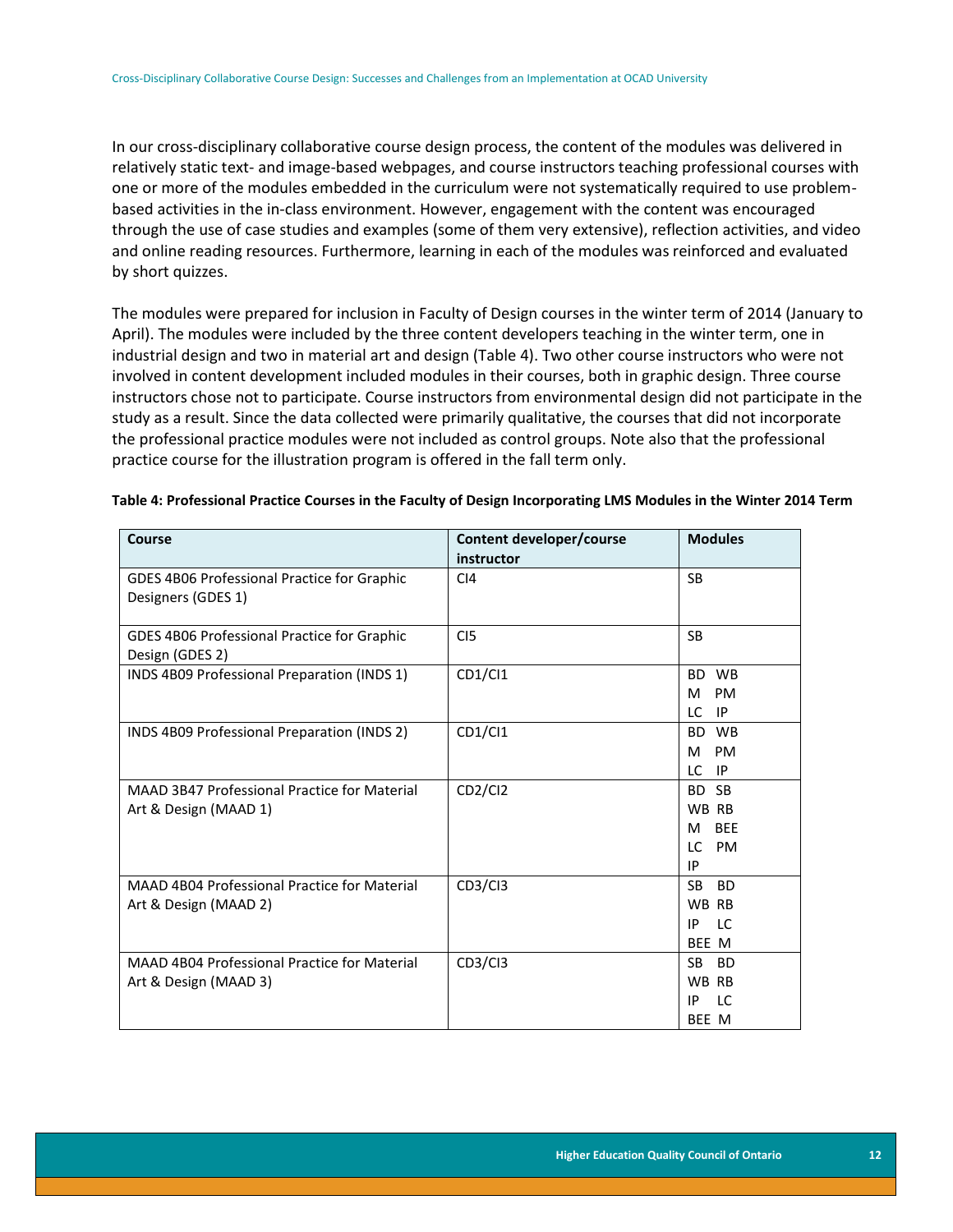Course instructors were given their choice from a range of nine modules. As a result, different modules were selected as well as a different number of modules in each section of the course. One course instructor in graphic design included a single module; one in material art and design, also a content developer, included all nine.

Course instructors were given the flexibility to choose which modules to integrate and how they would integrate and assess them. In two sections of the course taught by the same instructor, the quizzes counted for 5% of the final grade; in another two sections taught by another instructor, they counted for 15%. In the remaining sections, they were not weighted at all. In addition, one of those remaining sections was delivered as a hybrid course, with two hours per week taught on campus and one hour given to online learning.

## <span id="page-13-0"></span>**Research Methods**

The research methodology combined qualitative and quantitative methods to evaluate the experience of both faculty members working as content developers and the instructional support team in the content development process, as well as of both faculty members working as course instructors and students in course delivery. The research was therefore conducted in two stages: content development and course delivery.

In the content development process, qualitative feedback was collected primarily through one-on-one interviews with the project coordinator, which were recorded and later transcribed. A first round of interviews was conducted in July and August of 2013 with each of the content developers (five in total), the faculty coordinator and the educational developer, when the modules were still being developed. Second interviews with the content developers were conducted in February 2014, after the modules were complete. Participants in the content development process were asked what it was like to participate in a collaborative course design process and to develop course modules for use in multiple disciplines, as well as how what they learned might inform their teaching practice. Specific questions focused on the positive and negative aspects of collaborative course design in relation to workload, productivity, quality of output, as well as faculty satisfaction and engagement (see Appendix B for the interview questions).

During course delivery, qualitative feedback was collected from course instructors who incorporated the modules into their courses (five in total) through one-on-one interviews with the project coordinator, which were recorded and transcribed through January and February 2014, while they were still teaching with the modules (see Appendix B for the interview questions). Faculty members were asked about their experiences collaborating across disciplines, any challenges they encountered, their assessment of the quality of the redesigned courses, and any benefits to their teaching.

Both quantitative and qualitative feedback was collected from students in those same courses through the delivery of a student feedback questionnaire in February 2014, while they were still taking the course (Appendix C). The surveys combined Likert-scale questions with qualitative questions requiring narrative feedback. Students were asked to reflect upon their perception of the utility of the newly developed modules and their overall learning gains in these courses. There were seven course sections in total. Student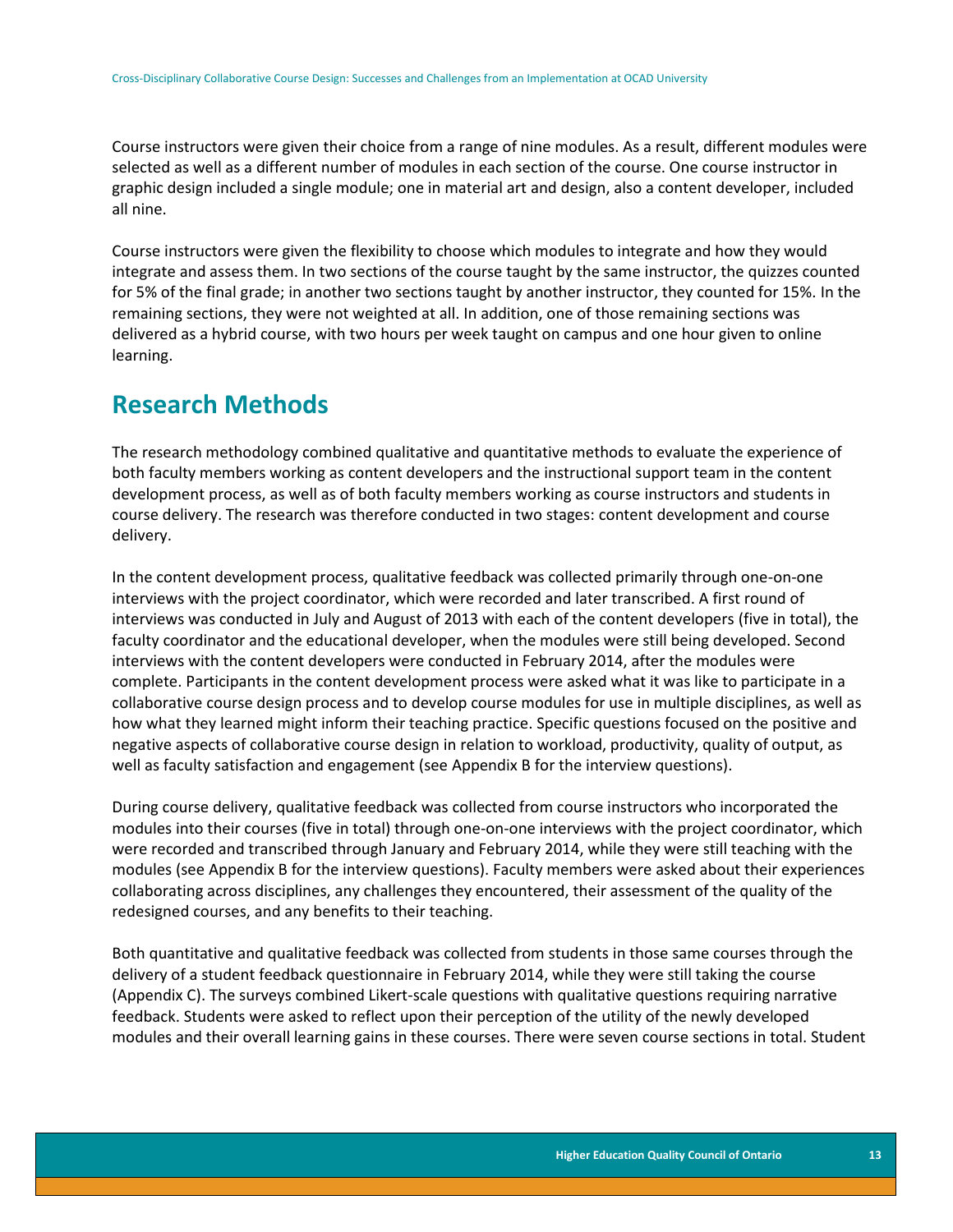enrolment ranged from 21 to 34 students per course, for a total enrolment of 165 students in all participating courses. Of these, 137 students completed the survey.

The data collected from students were anonymous and the data from faculty members has since been anonymized. Approval was granted by OCAD University's Research Ethics Board for the use of human subjects in research, and all participants (faculty, staff and students) were required to complete consent forms.

One limitation of the information collected during the course delivery stage is that both faculty and students surveys were completed relatively early in the term, between four and six weeks into the term. This was done in consideration of student and faculty workloads in the second half of the winter term.

### <span id="page-14-0"></span>**Results**

### <span id="page-14-1"></span>**The Collaborative Course Design Process**

In the interviews conducted with the content developers, faculty coordinator and educational developer while the modules were being developed, feedback about the process was generally positive. Working collaboratively raised challenges but most felt that the process was a learning experience and an opportunity to develop their own teaching practice. There are few opportunities at OCAD U to collaborate or team-teach, so working across disciplines on this project was a "unique opportunity" (CD4, interview 1). As one content developer noted, "We tend not to be collaborative in our course design, even though we ask students to work collaboratively all the time; it's a taste of our own medicine" (CD3, interview 1). Another noted that it was useful to have the perspective of another content developer on their own content because it is often difficult to see where the gaps in your own content are (CD2, interview 1).

Most of the content developers argued that the professional practice courses were particularly suited to the LMS module format since a considerable portion of the curriculum was "fact-based" (CD2, interview 1) and was therefore suited to online content delivery. One in particular noted that mounting content online allowed more time for students to work in studio (CD4, interview 1).

Several of the content developers also noted the utility of breaking down the course content into discrete modules as well as using case studies as a way to make topics, such as money management, for example, practical and context-specific. At the same time, all the content developers recognized the challenge of selecting and narrowing content to fit it into the one-hour module. Two in particular used the word "distill" (CD1, CD3, interview 1) to describe how they felt they were translating their knowledge into the module format. Others noted that the content was occasionally treated superficially as a result. Moreover, since the work was collaborative, some content developers felt that content developed in other modules was uneven and "not robust enough" (CD3, interview 2). One, commenting on a perceived lack of professional quality, noted that "students are so used to really well-developed content, that if it's at all amateurish, they're not going to care" (CD2, interview 1). Moreover, it was argued that the material, delivered in content pages and tested through online quizzes, was not as interactive as it could have been.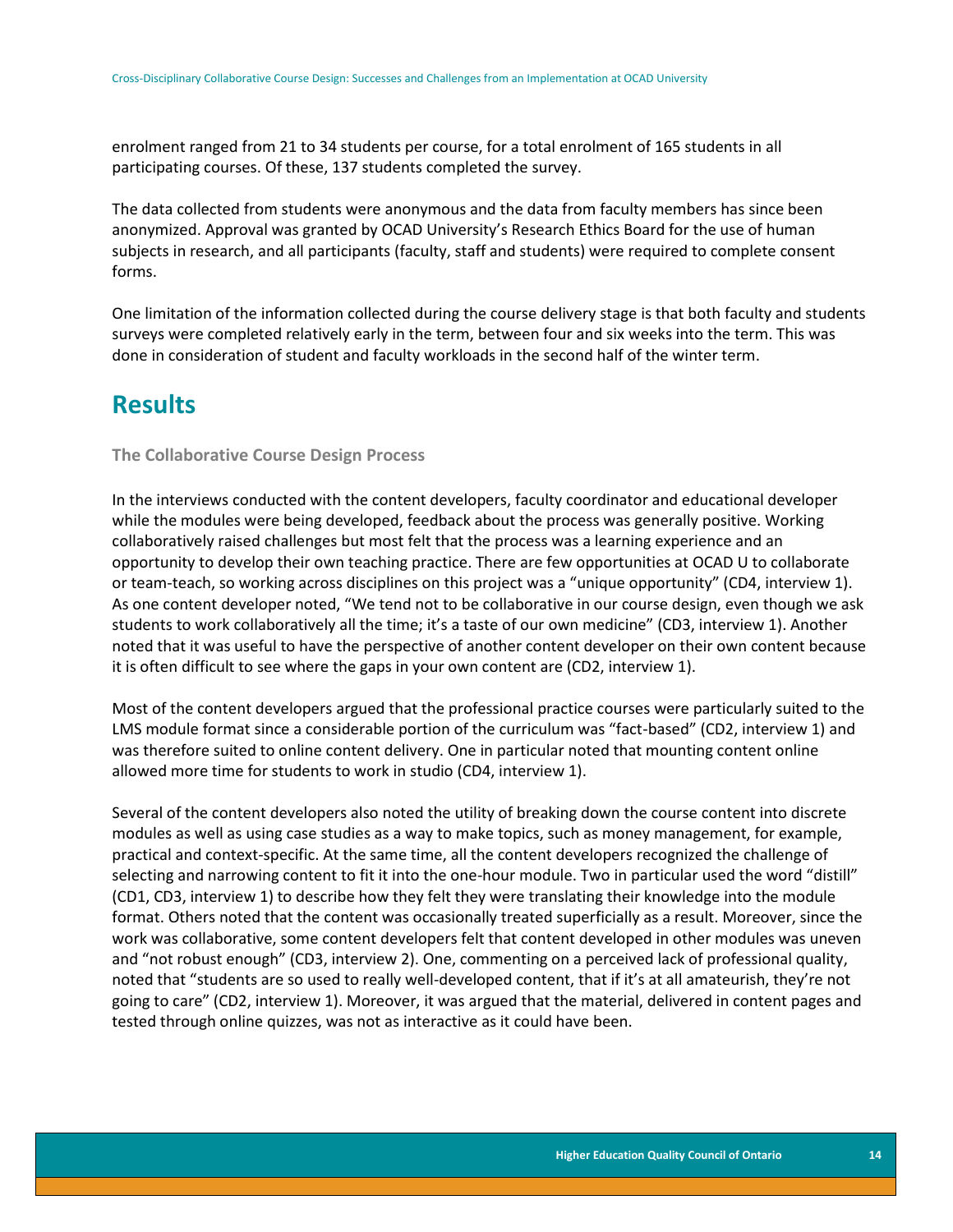One of the unanticipated challenges in the development of this study was that the attitudes towards online learning of those developing the modules were largely predetermined by perceptions related to the institutional impetus to bring learning online and the belief that such development was being done strictly as a cost-saving measure on the part of the university administration. As a result, many of the content developers expressed the need for a more sustained and robust conversation about online learning and institutional priorities. One argued that the experience of working collaboratively on the modules "illuminated the need for a wider discussion about online learning to make it clear that it enhances what teachers and students do in the studio" (CD2, interview 1). Another argued that a clear position statement about online learning at the outset of the project would have been useful (CD1, interview 1).

Several interviewees noted the challenge of organizing a large team to collaborate and meet deadlines, and also to share the workload evenly. Considerable time is needed as well as a comprehensive plan and organizational strategy for workload and time management. The educational developer noted in particular that, while the content developers were all eager to be involved in the course development process, they had difficulty committing to the schedule by meeting set milestones and deadlines, and that there was therefore a need to recognize and accommodate participants' different workflow processes. A more clearly defined and communicated project plan would have helped the content developers to see each of the steps of the process, helping them to move from mapping the module to creating the content to putting it up on Canvas.

All of the content developers also expressed a desire for more opportunities for discussion and feedback during the process of developing the modules, as well as more meaningful interactions, for example, to supplement and revise each other's contributions. While the content developers expressed varying degrees of concern about their interactions with one another, they were unanimous in recognizing the value of collaborating with instructional support staff. They reported being previously unaware of the kind of support they could receive and how such collaboration with an educational developer could enrich their own teaching practice, especially by introducing them to new pedagogies.

As a result of the collaborative course development process, the content developers reported that they would be able to make better use of the LMS in more meaningful ways in the future. They have also developed strategies for incorporating active learning techniques into both in-class and online learning; as one noted, the "process taught me how to use activities in teaching so that I was not always relying on lecturing" (CD1).

In summary, faculty members working as content developers recognized the benefit of collaborating with colleagues and the instructional support team in the development of their own pedagogy. Specifically, they developed strategies for organizing and contextualizing course material in the development of learning modules. They also argued in favour of the efficiencies for studio learning afforded by the use of a "flipped classroom" model. At the same time, faculty recognized the limitations of the LMS as a medium for instruction and expressed reservations about hybrid and online learning, reservations inflected by larger institution-level concerns, and they cited the need for clearer policy and guidelines for online course development. Finally, all of the participants involved in the course development process recognized the organizational challenges of working collaboratively on a large-scale project.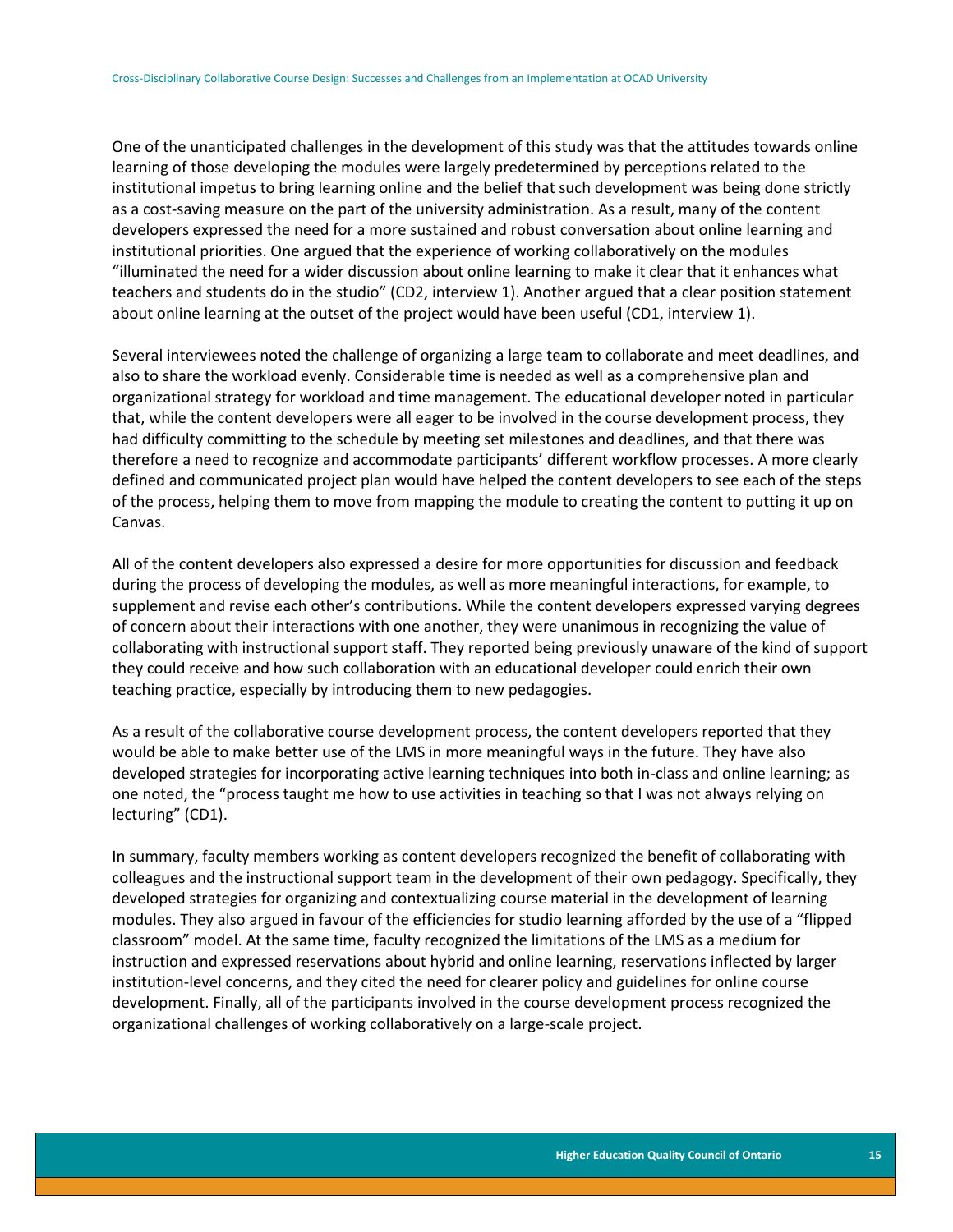#### <span id="page-16-0"></span>**Course Delivery**

Course instructors who incorporated one or more of the modules into their courses reported some success with the use of the modules and the impact they had on student learning, but several challenges were also raised. Most course instructors noted that some of the modules provided expertise they themselves did not have; in this regard, a module on intellectual property prepared by the external consultant was mentioned several times. They also agreed that moving such content to the LMS modules freed up time in class for other activities.

At the same time, more than one instructor expressed concern about not having control over the quality of the modules, which were felt to be inferior in more than one case. One course instructor (CI3) noted complaints by students of spelling and grammar mistakes and that some students complained that the quizzes were not related to the content of the modules. As a result, that course instructor chose to exclude the quizzes from the final grade. That same instructor was particularly concerned about how student perceptions of the quality of the modules would impact student feedback on courses, which might then be tied to individual performance evaluations. It should be noted that student feedback on courses is not used in faculty advancement or renewal processes at OCAD U, but this was a perceived concern and it might be relevant in other institutional settings.

Also of note is the fact that course instructors were given the flexibility to incorporate only those modules that fit their needs and to determine how and whether they would be weighted in the final grade. For example, one course instructor (CI5) in graphic design (GDES2) who included only one module reported very positively on the experience. In that course, the information in the module was discussed in class and the online quiz was completed during class time (as part of a comprehensive laptop program, all students in the Faculty of Design use and are required to bring laptops to class). This same course instructor also based a further assignment on the structure of the module that was incorporated.

In another course in the material art and design program (MAAD1), the course instructor (CI2) expressed concern that students were not completing the online modules; notably, in this course, which was also the hybrid course, completion of the course modules was not incentivized by inclusion of the module quizzes in the final grade. Another course instructor teaching in industrial design (CI1) reported that it was difficult to know which students were completing the modules. Both these instructors felt that the fact that the modules were delivered using the LMS created more work for them. Moreover, the use of the LMS required a steep learning curve. Both instructors noted that more training in using and teaching with technology would have been helpful. One course instructor argued for the need for a shared philosophy of teaching with technology and more guidance for the integration of the module content into in-class teaching and learning activities.

In summary, course instructors identified the benefit of being able to incorporate material developed by experts outside their field. However, they cited concerns about the uneven quality of the modules and also expressed their desire for more training in the use of Canvas, for example, in being able to track students completing the modules. Feedback from the course instructors also suggests that the modules were most successful as learning activities when they were used strategically, integrated in in-class activities and assignments, and incentivized by being weighted in the final grade.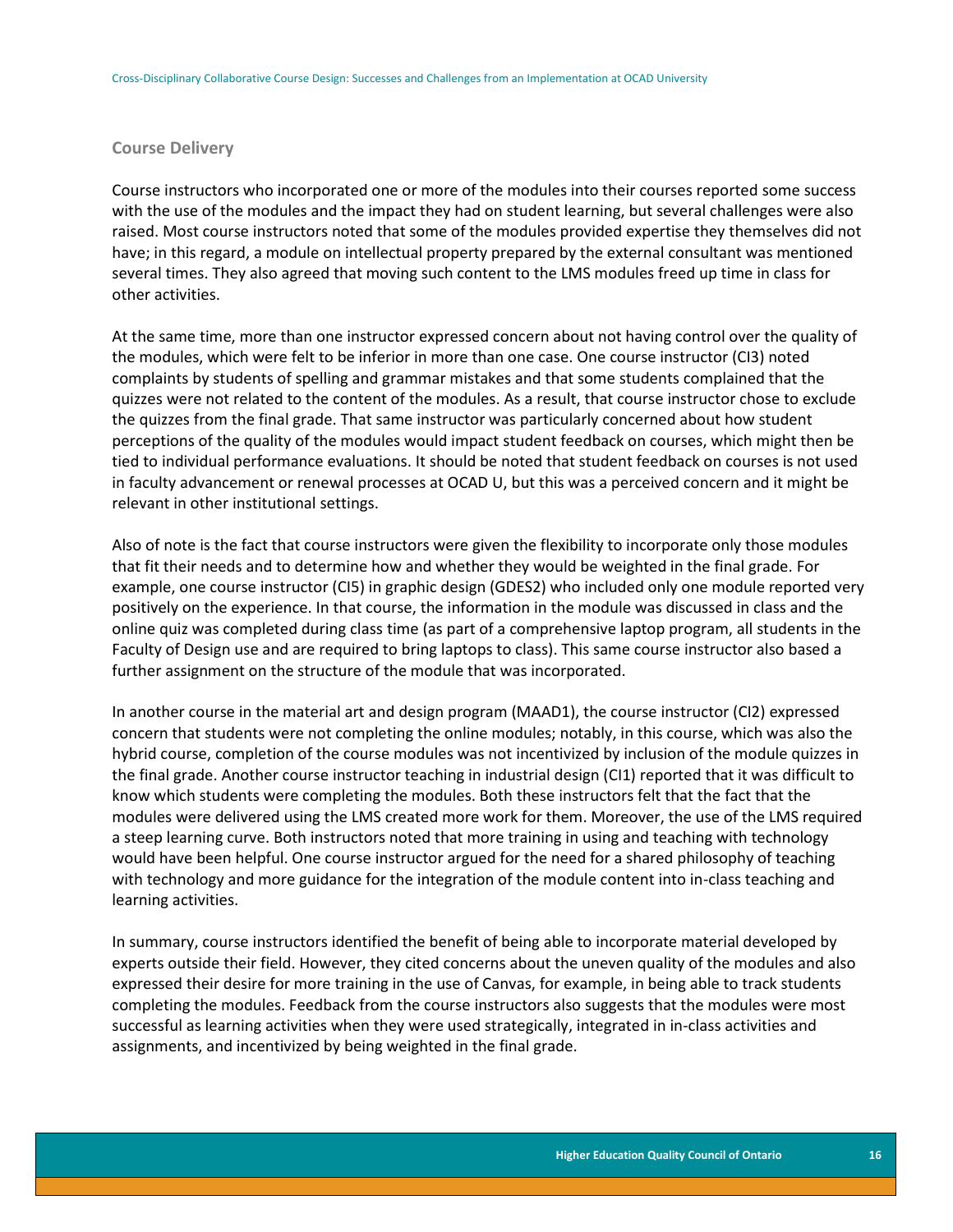### <span id="page-17-0"></span>**Feedback from Students**

Students in all seven of the professional practice courses with embedded LMS modules completed a questionnaire in February 2014. The questionnaire combined Likert-scale questions about the modules with more general narrative responses about their experience in the course (see Appendix C).

In the quantitative data (see Appendix D), students reported positively on the inclusion of the modules in the courses; overall, 53% agreed or strongly agreed with the statement, "I like that the modules are a new addition to the professional practice course." The responses were generally more favorable in the two sections of the professional practice course in graphic design, with 76% and 72% agreeing or strongly agreeing. In addition to the fact that both course sections were in graphic design, a potentially significant correlation is that, in these sections, relatively fewer modules were used, only one in both sections. In the other sections in which multiple modules were employed (four or more), the response rates were less favourable, with as low as 26% of students agreeing or strongly agreeing in one course in industrial design, 37% disagreeing or strongly disagreeing, and 38% agreeing or strongly agreeing in one course in material art and design. In these sections, relatively more modules were incorporated. The course instructors of these modules were also content developers whose investment in the process of module development may explain why they chose to include a greater number of modules.

A different pattern was identified when students were asked whether the modules improved their understanding of course content (question 2). In the two graphic design courses, the responses were very favourable. However, they were also relatively favourable in other sections that employed multiple modules, with the exception of one section of industrial design in which only 26% agreed or strongly agreed. Overall, then, while relatively fewer students liked the fact of having the modules incorporated into their courses, relatively more perceived a benefit to their learning experience. The perceived benefit to learning was echoed in the narrative comments, especially when students were asked to identify the strengths of the course (Appendix C, question 5). Several students commented on the utility of the modules. For example, one student in industrial design (INDS2) commented that the "module feature of this course adds a selfpaced component to the learning experience, which helps to teach self-evaluation and work-pacing."

About 43% of all students agreed or strongly agreed with the statement that the modules better prepared them to enter the workplace. The responses were comparatively lower in material art and design (29%, 38% and 39%) compared to industrial design (64%) and the two courses in graphic design. This may indicate a need for more industry specification, since it is possible that content about intellectual property or business ethics, for example, may have appeared less relevant to the craft-focused designers of the material art and design program. It should be noted that the intention at the beginning of the initiative was to keep the modules relatively general and to develop more program-specific content in subsequent years.

The comparative utility of the modules for workplace preparation is borne out to some extent by responses in the narrative questions. More than one graphic design student mentioned the utility of the course itself for "joining agencies" (i.e., larger graphic design companies) and learning about cover letters and interviews for that purpose. In material art and design, by comparison, students noted that they are interested in learning how to market their own creations, how to price them, etc. One student noted that the course "prepares students for the business aspects of being a self-employed artist/designer."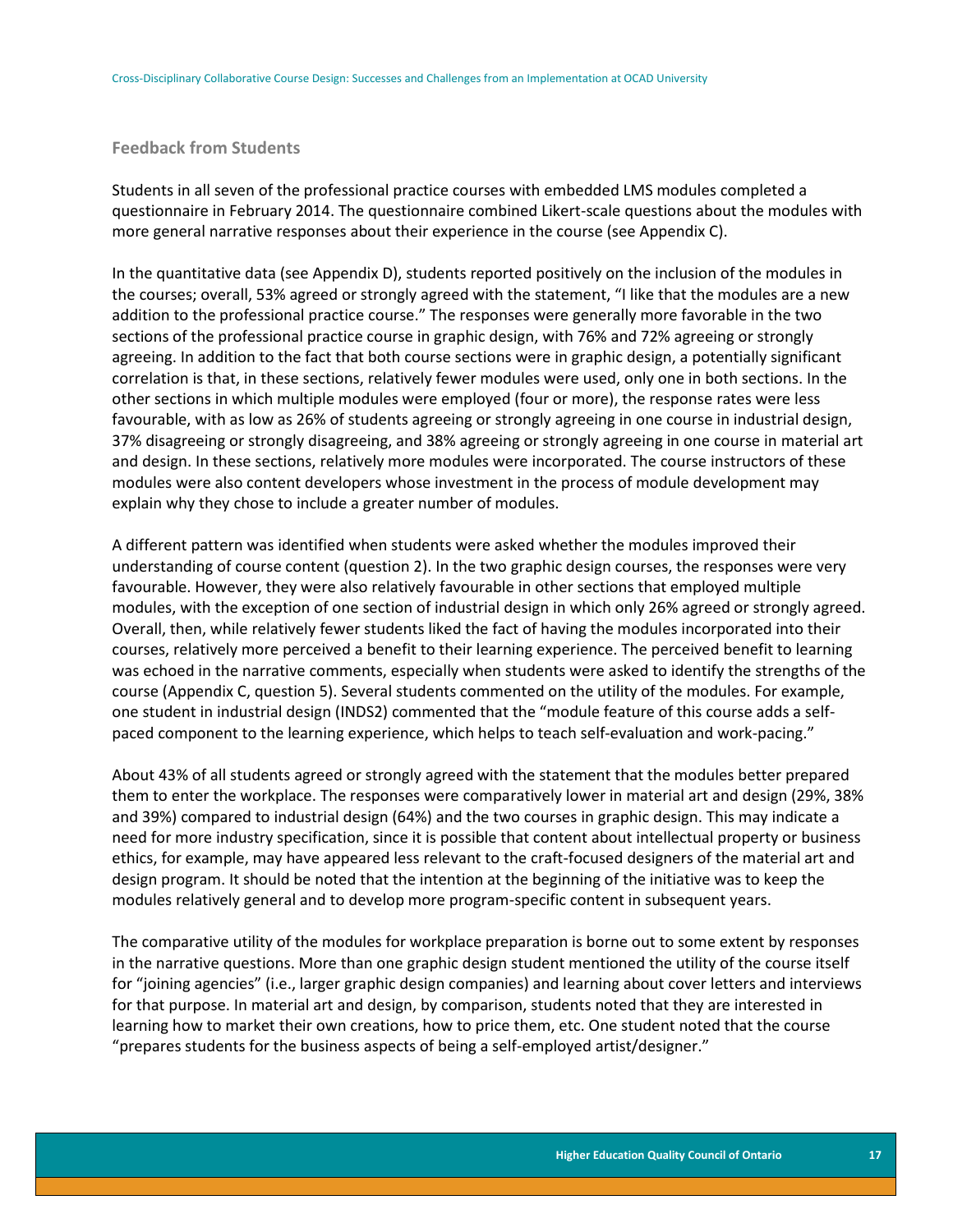In one section of the professional practice course in material art and design (MAAD 2), responses to each of the quantitative questions were noticeably more negative than in the others. Student comments about the course in general were very favourable. This would suggest that the modules in particular were not well received in that section of the course, which happened to be the one hybrid section of the course (2 hours in class, 1 hour online). In the narrative comments, some students complained that there was little incentive to complete the modules, that they were being short-changed by not getting three full hours of lecture and that the modules were not well integrated with their workload. Some students in that section of the course also complained that the quality of the modules was poor. This parallels the experience of the course instructor, who also noted that she was challenged by students on the quality of the modules.

The open-ended questions asked students what they perceived the strengths of the course in general to be (question 5). In a handful of comments, the modules were specifically identified. Students who commented on the modules liked the information and the way it was presented; they also appreciated how information was presented through the use of "real-life" case studies. Some students noted the utility of the quizzes to test knowledge and commented that they helped them learn the information.

When asked how the course could be improved (Appendix C, question 6), a handful of students identified the modules as requiring improvement. Some students noted that the modules were not well integrated into the in-class learning. One student suggested that "[m]aybe these modules could have been mentioned more in class — I didn't know they were there." The issue of the module quality came up frequently, especially in the hybrid course; particular problems mentioned included broken hyperlinks and spelling errors. Other students noted that the information in the modules was not sophisticated enough and that it was "a little too common sense." One student also expressed frustration about the workload, noting that they were being asked to do too much online in addition to having regular homework assignments.

In the section of the course for which the module quizzes were only worth 5% of the students' grade, more than one student noted that there was little incentive to complete the modules and that, as a result, "most people skip through them." In particular, it was noted that the online quizzes meant to test what students had learned from the module could be completed with the module text opened in another page of the Internet browser, leading to the perception that it was easy to cheat. Students also suggested that their course instructors needed to be better trained in the use of the LMS.

In summary, students generally appreciated the inclusion of the modules, but more importantly, most recognized the added value of the modules to their learning experience, especially in the use of case studies and detailed strategies and examples. The modules also seem to have been better received by students when fewer modules were incorporated and when they were both integrated into in-class learning activities and incentivized. Some students, however, also cited concerns about the quality of the modules as well as the need for more industry-specific information and examples. Particular concern was expressed by some students in the one hybrid course about not getting "value for money" with only two hours of in-class learning.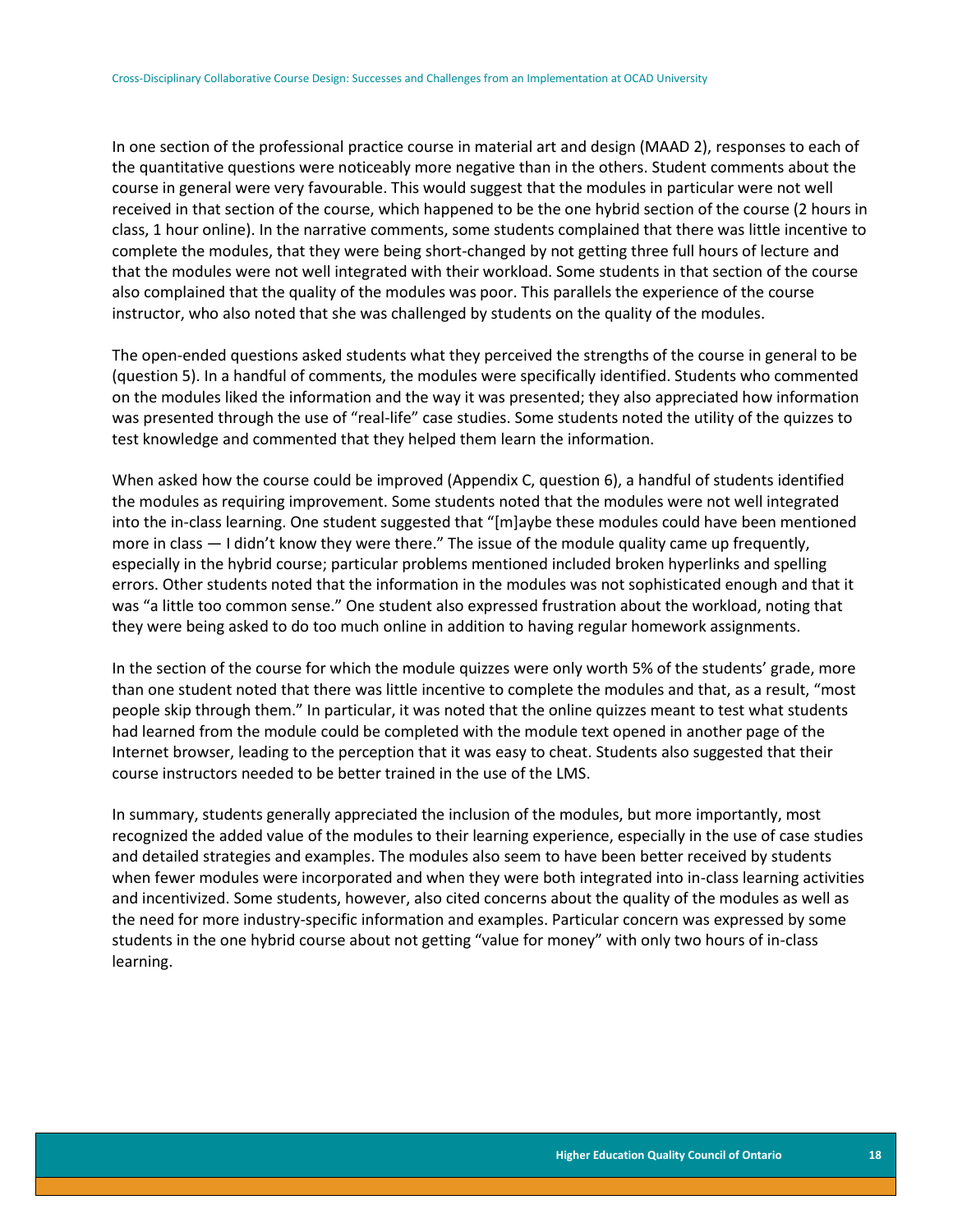### <span id="page-19-0"></span>**Discussion**

Despite several challenges, the development and implementation of a collaborative course design process at OCAD U revealed benefits that may prove relevant to future collaborative course design initiatives at this and other postsecondary institutions.

By far the most significant achievement of the initiative was the collaboration between faculty members, and between faculty members and instructional support staff. Faculty members working as content developers benefitted from the experience of learning from their colleagues through the process of collaborating in course development; what they learned, however, had less to do with disciplinary content than with strategies and techniques for their own pedagogy. They noted the benefit of collaborating with colleagues in ways similar to how designers work professionally and similar to activities in which they ask their students to engage in studio and group projects.

The content developers were even more enthusiastic about the ways their pedagogy was informed by collaboration with the educational developer. The content developers reported benefitting from strategies they learned from the instructional support team for structuring content for delivery in the LMS. For more than one, developing content for online delivery compelled them to rethink how content was structured in their in-class teaching and how students receive and process information. The use of case studies and short daily quizzes were identified as especially useful strategies. For many of the content developers, this was their first experience in specifically pedagogical professional development, beyond routine professional development activities organized by their own faculties. In all cases, they were surprised by the support they were able to receive for their teaching from the Faculty & Curriculum Development Centre, regardless of the collaborative course design initiative.

The use of the LMS also involved a steep learning curve for some of the content developers but one that ultimately represented a significant benefit to the development of their pedagogy. The content developers benefited from the development of active-learning strategies for online learning, which were seen to transfer back into their in-class teaching practices. Concerns expressed by course instructors about the difficulty of knowing whether or when students were completing the modules suggest the need for better guidance around the process of tracking student use of the LMS.

Discussions about online learning, however, were framed by larger concerns about the institutional move to online learning and what were perceived to be the fiscal concerns and cost-saving measures that motivated this shift. That none of the participants in the study was aware of the OCAD University E-learning Strategy, even while expressing their desire for a more sustained and philosophical approach to online learning, suggests the need for better communication across the university about the benefits of technology-assisted active learning, in addition to more transparency about the efficiencies hybrid and fully online learning can create. Many of the concerns expressed in the interviews could have been forestalled by emphasizing the importance of faculty ownership of the process of course development regardless of the delivery mode and that online learning, while potentially alleviating some of the space and class scheduling issues on campus, does not replace faculty in the delivery of courses.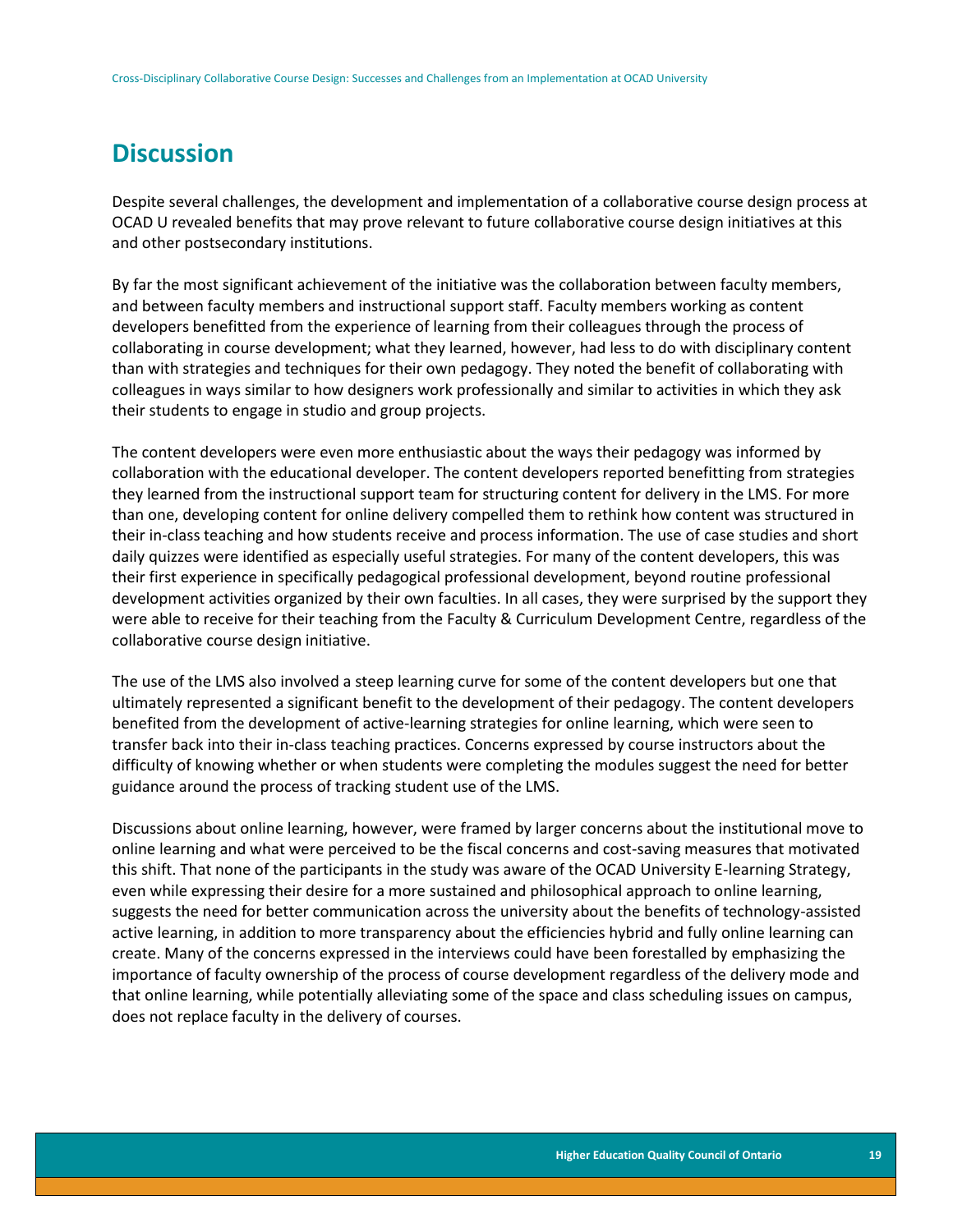Other challenges to the course development process largely centered on pragmatic issues of communication, planning and workload. As a result of their experience, the content developers all indicated the need for very robust planning as well as organizational and time-management strategies to facilitate the coordination of a large and very busy group of people in a collaborative process. They also indicated their desire to have more and more meaningful opportunities to communicate with each other through the course development process in order both to give and to receive feedback on the work of others.

This desire for more feedback may have been motivated at least in part by perceptions about the quality of the course content produced by other content developers and what was perceived to be the need for greater quality control. The researchers believe these perceptions may be the necessary result of such collaborations in any context. Moving forward, however, the researchers recommend more involvement by the faculty coordinator and instructional support team to monitor the quality of the collaboratively developed courses. They recommend the development of objective quality measures for the collaborative development of course content (see, for example, Chao, Saj & Tessier, 2006; Chao, Saj & Hamilton, 2010), in addition to discursive mechanisms, such as group meetings of all content developers through the course development process, to evaluate how collaboratively developed course content addresses course learning outcomes and whether such content meets appropriate year-level benchmarks. Collaboratively developed content for online courses might also benefit from copyediting to ensure grammatical and stylistic consistency.

With regard to the implementation of the modules in the professional practice courses, a majority of students across most courses saw the benefit of the modules to their overall learning experience. The feedback from students, however, was not entirely positive, suggesting the need for significant improvement to the integration of collaboratively developed and online course content. Some concerns that were identified through this study include a lack of incentive for students to complete the modules online, perceptions of student cheating among their peers, and concerns about the lack of discipline or industryspecificity in the modules. These are concerns that will be addressed as the professional practice modules are redeveloped for future delivery. In particular, the Faculty of Design intends to expand the courses by developing more program-specific material.

The modules appeared to work well in courses where fewer modules were included. A variety of other factors may have influenced how the modules were received by students, including disciplinary differences (the two most successful courses were in graphic design), individual teaching styles or specific teaching and learning activities. Related research in the flipped classroom, however, suggests that a hybrid in-class and online delivery model works best when learning that primarily involves content knowledge transfer is transitioned to an online learning environment, the content is broken up into short video presentations, and content learning is reinforced through problem-based activities in the classroom. In this study, based on the qualitative feedback from both faculty and students, it would appear that the modules were most successful when they were explicitly referenced or included in in-class learning, and especially when relatively fewer modules were incorporated. Student workload is another consideration, though this was addressed through the course design process.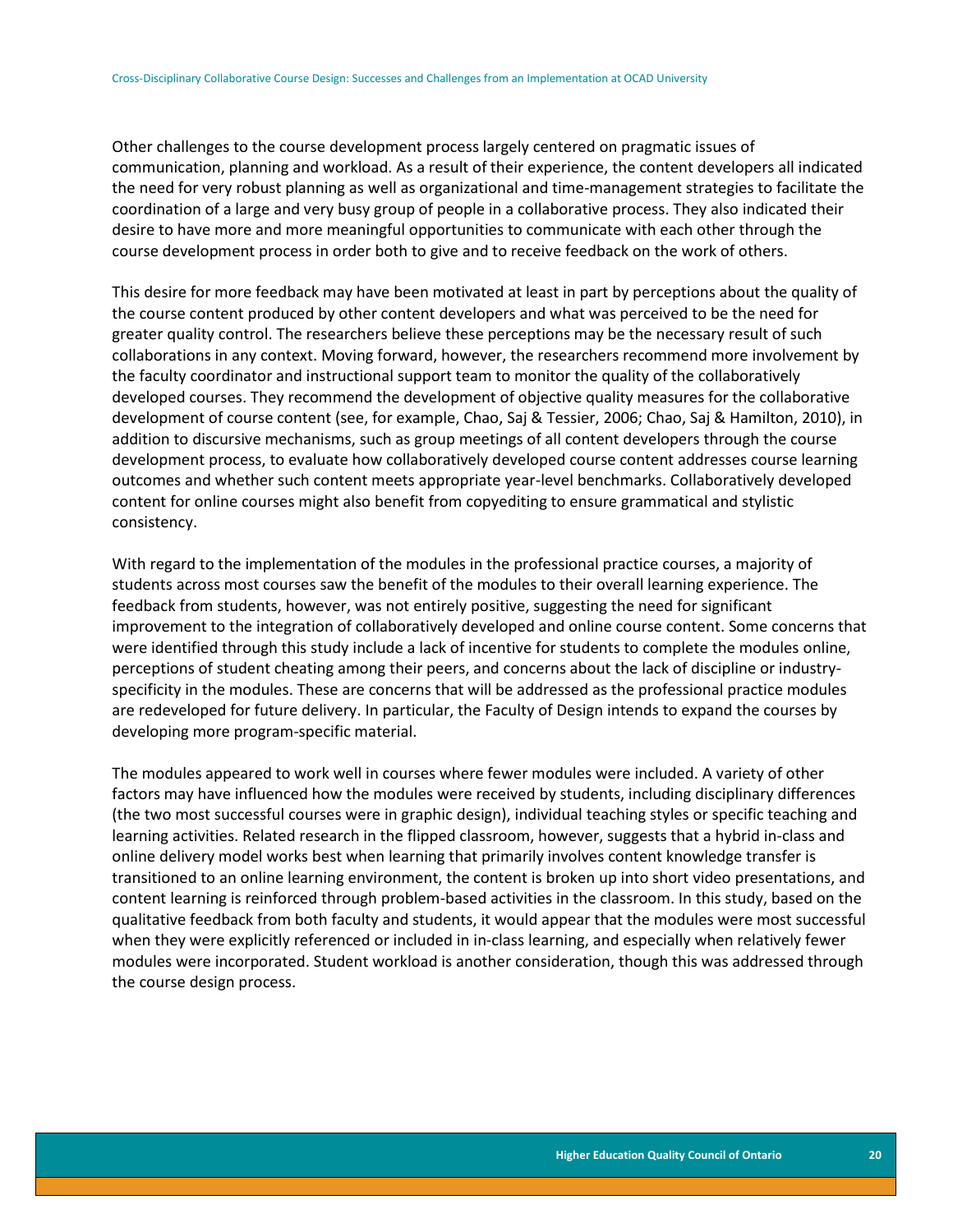### <span id="page-21-0"></span>**Recommendations**

As a result of the benefits documented in this report, the researchers recommend the use of a crossdisciplinary collaborative course development process where there are suitable contexts for doing so, such as in the teaching of professional practice across design disciplines. The researchers also offer the OCAD U example of hybrid course development, combining online learning modules with in-class learning activities and assessments, as a model for other institutions. Such collaborative course development is an especially effective way to foster collaboration between faculty members and instructional support staff to cultivate reflective pedagogy and create opportunities for dialogue.

Essential to the success of any such initiative are rigorous project planning and communication of expectations for all participants involved, especially with regard to time management and workload.

The researchers recommend the development of clear guidelines for online and hybrid course development. For OCAD U, such guidelines might be included in revisions to or supplementation of the OCAD University Elearning Strategy, including active-learning strategies for the integration of online course content into inclass teaching. The guidelines should be clear about how and to what extent online course content should be incentivized, such as how online quizzes or other measures of online learning are weighted in the final grade.

In the case of collaborative online course development, the guidelines should also include strategies and models of in-class problem-based or case-study learning activities that apply cross-disciplinary course content (for example, the lesson on intellectual property) to discipline or industry-specific examples or situations. The researchers also recommend the development of a more rigorous evaluation process, including the use of quantitative measures and control groups, to study the impact of collaborative course design for hybrid delivery.

For OCAD U, the development of guidelines, teaching and learning strategies, and more rigorous study methods will foster a more reflective and informed pedagogy for cross-disciplinary collaborative hybrid and online learning.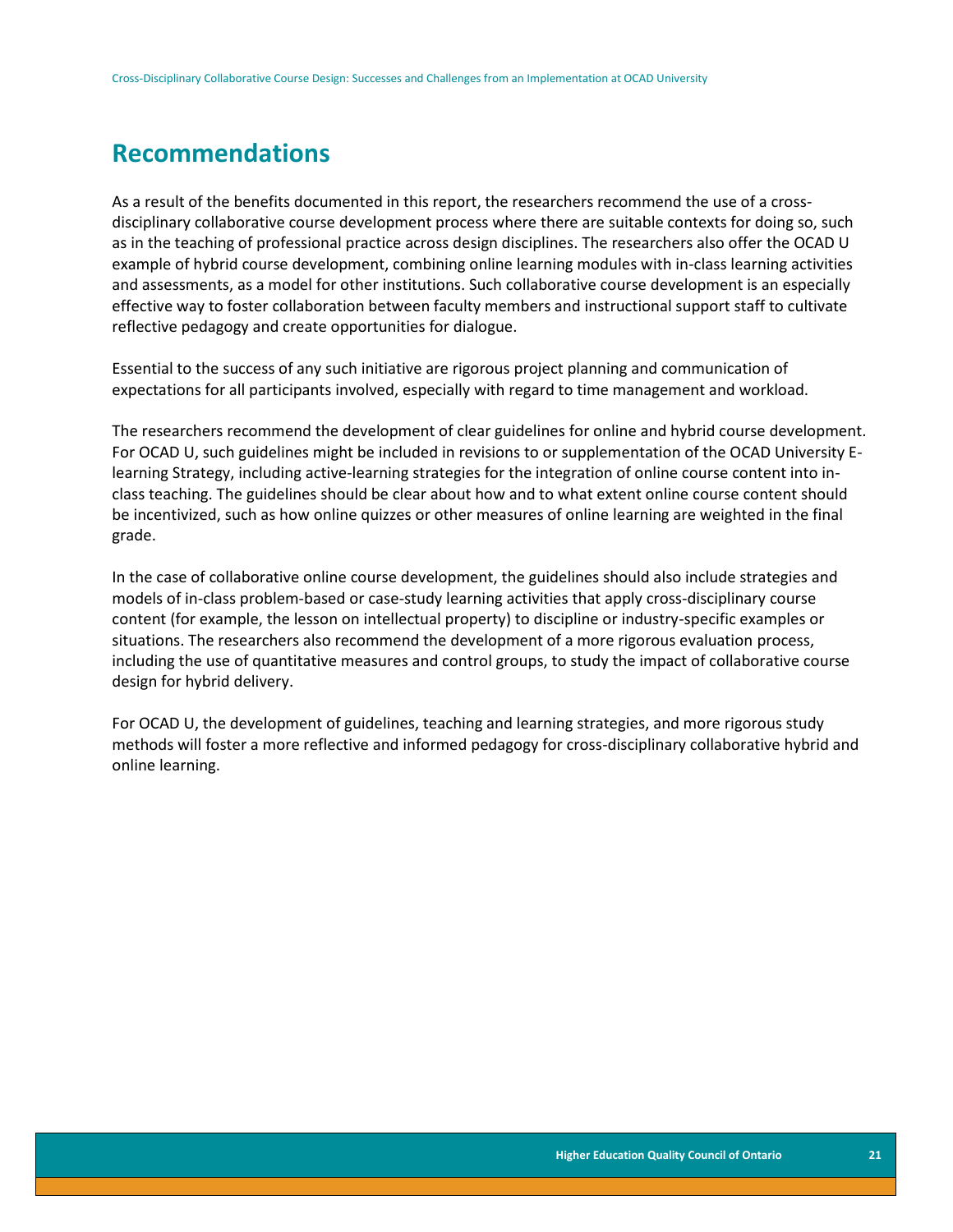## <span id="page-22-0"></span>**References**

- Baker, J. (2000). The classroom flip: Using web course management tools to become the guide by the side. *Selected papers from the 11th International Conference on College Teaching and Learning*. Jacksonville, FL: Center for the Advancement of Teaching and Learning, Florida Community College at Jacksonville.
- Barrington, J. M. (2006). *Learning teams: A communities-of-practice approach to faculty development and university course design*. Doctoral dissertation, Concordia University, Montreal.
- Bender, D. M. (2005). Developing a collaborative multidisciplinary online design course. *Journal of Educators Online*, *2*(2). Retrieved from http://www.thejeo.com/Diane%20Bender%20Final.pdf
- Bull, G., Ferster, B., & Kjellstrom, W. (2012). Inventing the flipped classroom. *Learning & Leading with Technology, 40.1*(10). Retrieved from http://www.learningandleadingdigital.com/learning\_leading/201208?pg=12#pg12
- Chao, T., Saj, T., & Hamilton, D. (2010). Using collaborative course development to achieve online course quality standards. *International Review of Research in Open and Distance Learning*, *11*(3). Retrieved from http://www.irrodl.org/index.php/irrodl/article/view/912
- Chao, T., Saj, T., & Tessier, F. (2006). Establishing a quality review for online courses. *Educause Quarterly*, *29*(3). Retrieved from https://net.educause.edu/ir/library/pdf/eqm0635.pdf
- Diamond, R. M. (2008). *Designing and assessing courses and curricula: A practical guide*. Third ed. San Francisco, CA: Jossey-Bass.
- Fink, A. K., & Fink, D. (2009). Lessons we can learn from the voices of experience. *New Directions for Teaching & Learning, 119*. Retrieved from http://onlinelibrary.wiley.com/doi/10.1002/tl.370/abstract
- Moallem, M. (2003). An interactive online course: A collaborative design model. *Educational Technology Research and Development, 51*(4).

Palloff, R. M., & Pratt, K. (2011). *The excellent online instructor*. San Francisco, CA: Jossey-Bass.

Strayer, J. F. (2007). *The effects of the classroom flip on the learning environment: A comparison of learning activity in a traditional classroom and a flip classroom that used an intelligent tutoring system*. Doctoral dissertation, Ohio State University, Columbus, OH.

Weimer, M. (2002). *Learner-centered teaching: Five key changes to practice*. San Francisco, CA: Jossey-Bass.

Xu, H., & Morris, L. V. (2007). Collaborative course development for online courses. *Innovative Higher Education*, *32*(1). Retrieved from http://link.springer.com/article/10.1007/s10755-006-9033-5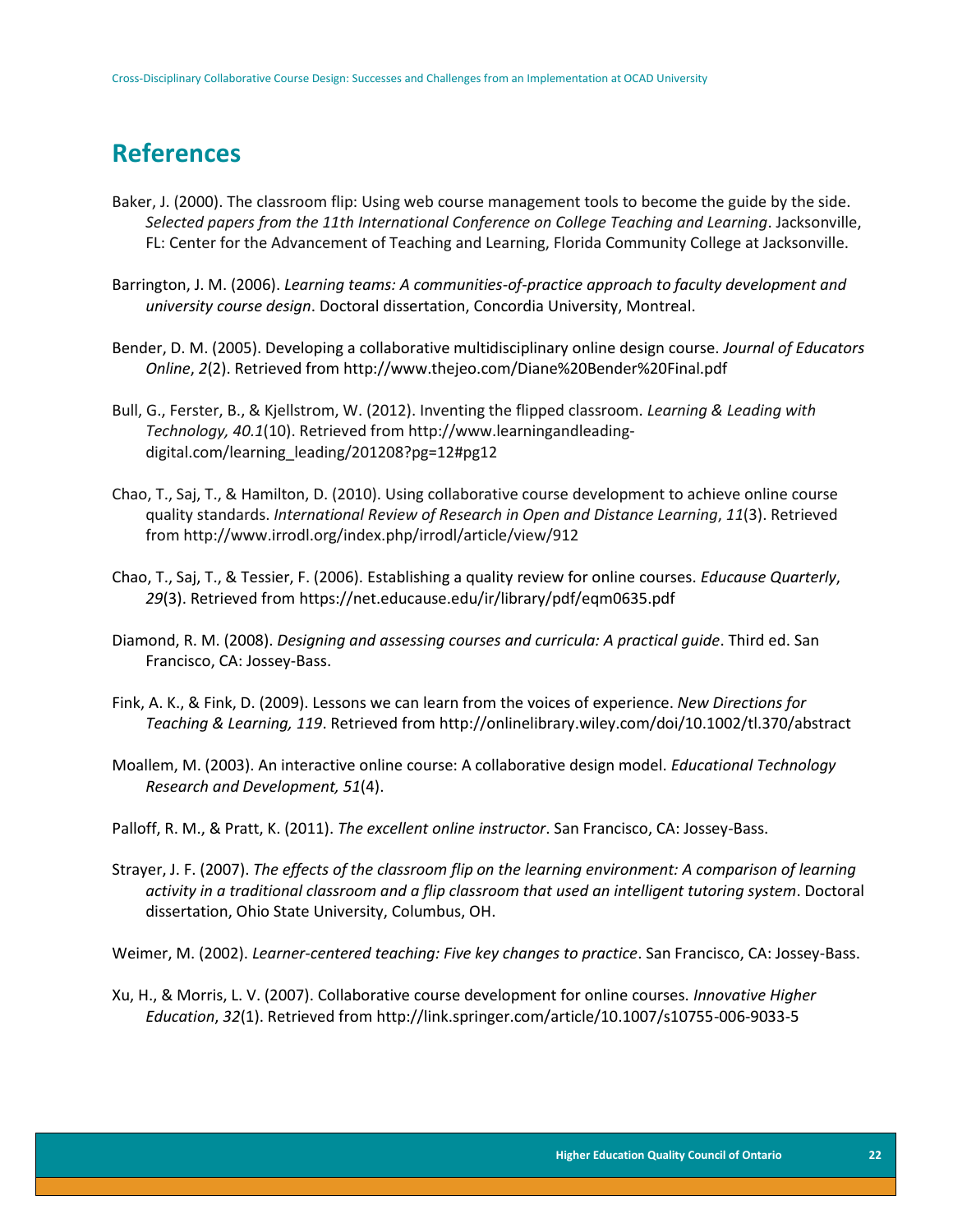Ziegenfuss, D. H., & Lawler, P. A. (2008). Collaborative course design: Changing the process, acknowledging the context, and implications for academic development. *International Journal for Academic Development, 13*(3). Retrieved from http://www.tandfonline.com/doi/full/10.1080/13601440802242309#.VFJ5SIvF8sk